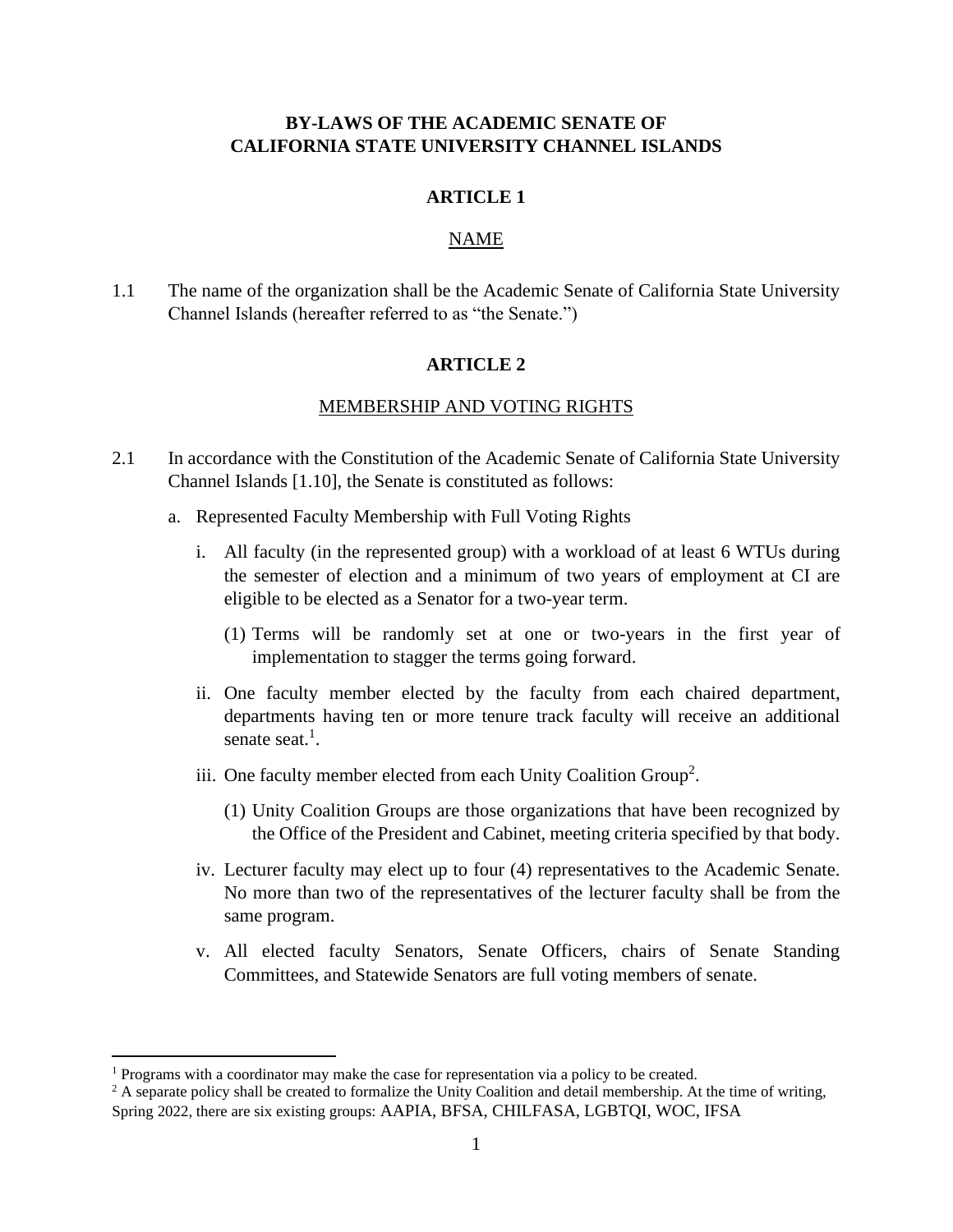- (1) The Senate Chair is typically a non-voting member but may vote as a tiebreaker.
- (2) Elected representative senators may not hold Faculty Ex-Officio Non-voting positions on Senate.
- b. Faculty Membership as Ex-Officio Non-voting
	- i. The Faculty Center Directors are ex-officio non-voting members of senate.
	- ii. The CFA executive committee representative is ex-officio non-voting.
- c. Non-faculty Membership (Ex-Officio Membership) with Limited Voting Rights
	- i. The Associated Students of CI may appoint one representative.
	- ii. Three staff representatives chosen by the Staff Council.
	- iii. Three Management Personnel Plan I & II (MPP) representatives appointed by the Provost, one each from the offices of:
		- (1) Advising,
		- (2) Registrar, and
		- (3) Curriculum.
	- iv. All non-faculty ex-officio members of senate, unless otherwise noted, have limited voting rights in senate.
- d. Non-faculty Membership (Ex-Officio) with No Voting Rights
	- i. The President, Provost, and Vice President members of the President's Cabinet are non-voting members of the Academic Senate.
- 2.2 The following outlines voting rights for senators and non-senator faculty.
	- a. All Faculty Issues: senator and non-senator faculty (tenure-track and lecturer faculty) may vote on:
		- i. Senate Chair
		- ii. Standing Committee, Standing subcommittee, and Advisory Committee memberships
		- iii. Appointments, Elections, and Bylaws Committee membership
	- b. All Senator and Tenure Track Faculty Issues: all senator and non-senator tenure track faculty may vote on:
		- i. All matters relating to Senate Constitution changes/amendments
		- ii. All matters relating to Bylaw changes/amendments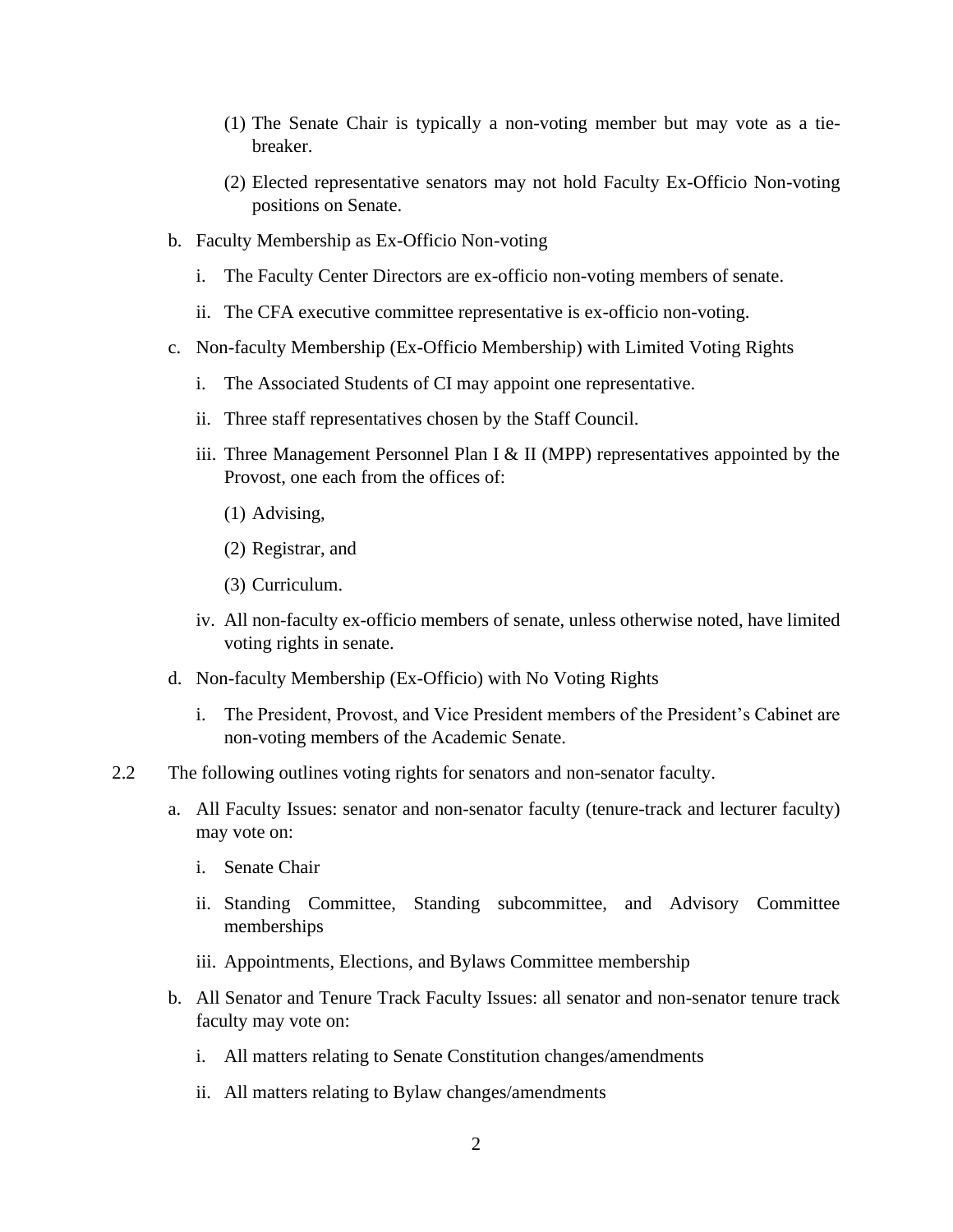- c. All Senator Faculty Issues: Only faculty senators may vote on:
	- i. Policies relating to the promotion to and/or tenure of faculty
	- ii. Standing Committee Chairs
	- iii. Curriculum

## 2.3 Proxy

- i. Senators may vote in person or by proxy. Senators must notify the Senate Chair in writing or via e-mail if a proxy is given to another senator for voting purposes. Senators may not hold more than one proxy for an absent senator.
- 2. 4 Censure of a Senator
	- i. A senator may be censured for un-collegial behavior and rhetoric such as ad hominem remarks or lack of attendance; such action shall require a two-thirds majority of the voting members of Senate present.

# **ARTICLE 3**

## SENATE OFFICERS AND STANDING COMMITTEE CHAIRS ELECTIONS

- 3.1 The elected officers of the Academic Senate consist of a Chair, a Vice Chair, and a Third Officer elected from the Senate membership described below. The Chair will be elected for a two-year term. The Chair may be reelected for another consecutive term, then be eligible to serve again after a two-year hiatus.
- 3.2 Election of Officers and Terms of Office
	- a. The Senate Chair will be elected by ALL faculty to a two-year term. Should the elected senate chair be a current senator, their seat will be open in the subsequent senator elections.
	- b. The annual election of Senate officers, some Standing Committee chairs, and members of the Appointments and Elections Committee for the following academic year, shall be conducted prior to the last Senate meeting within one month after the election of new Senators and Local Curriculum Committee Chairs.
		- i. Nominations shall be made in accordance with the provisions for eligibility outlined in the Constitution.
		- ii. For remaining senate standing committee chair elections incoming and continuing Senators may vote. Outgoing Senators may vote if the incoming Senator has not yet been determined.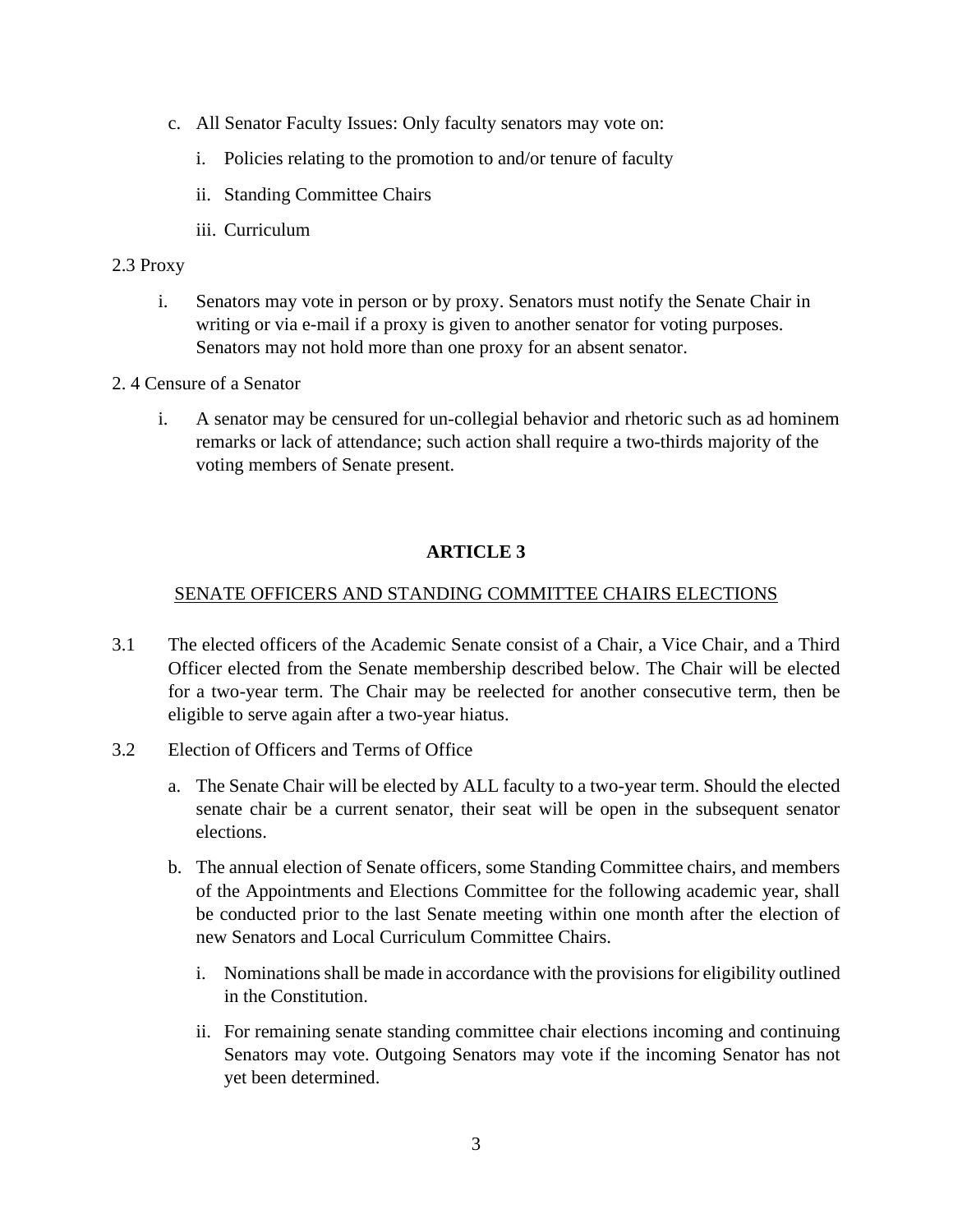- iii. Elections for standing committee chairs shall be conducted in the following order should positions be open:
	- (1) Vice Chair/Second Officer (Chair of Senate Budget Committee 2-year term)
	- (2) Third Officer (Chair of Committee on Equity and Anti-racism 2-year term)
	- (3) Chair of Academic Policies and Planning Committee 1 year term (one of the LCC chairs elected by LCC chairs may be reelected)
	- (4) Chair of Faculty Affairs Committee 2-year term
	- (5) Chair of Appointments, Elections, and Bylaws Committee 2-year term
- iv. Appointments, Elections, and Bylaws Committee members (2-year terms) shall be elected by ALL faculty.
- c. Unless otherwise noted in the by-laws Senate Officers and Appointments and Elections Committee members shall be elected for two-year staggered terms.
- d. All nominees for an office shall be listed on the first ballot. Those having the highest number of votes, and whose votes, when added together constitute a majority of the votes cast, shall appear on the next ballot. Voting shall continue in this manner until one candidate receives a majority of the votes cast.
- 3.3 Election Results
	- a. The Chair of the Senate shall present election results to the President of the University, the Provost and Vice President for Academic Affairs, and to the Senate Office.
	- b. The Senate Office shall publish/disseminate the election results.
	- c. The numerical results of all ballots shall be made available to senators.
- 3.4 Position Eligibility
	- a. All tenure track faculty and lecturer faculty with a workload of at least 6 WTUs per year and with four years on campus at the time of the election are eligible to run for Academic Senate Chair.
	- b. Returning Senators or new senators who were previous members of the Senate Budget Committee (or previous named Fiscal Policies Committee) are eligible to run for Senate Budget Committee Chair.
	- c. Returning Senators or new senators who were previous members of the Committee for Equity and Anti-Racism Committee are eligible to run for Equity and Anti-Racism Committee Chair.
	- d. Tenured faculty who are new or returning Local Curriculum Committee Chairs, or current non-chair faculty members of the APPC are eligible to serve as Academic Policy and Planning Chair.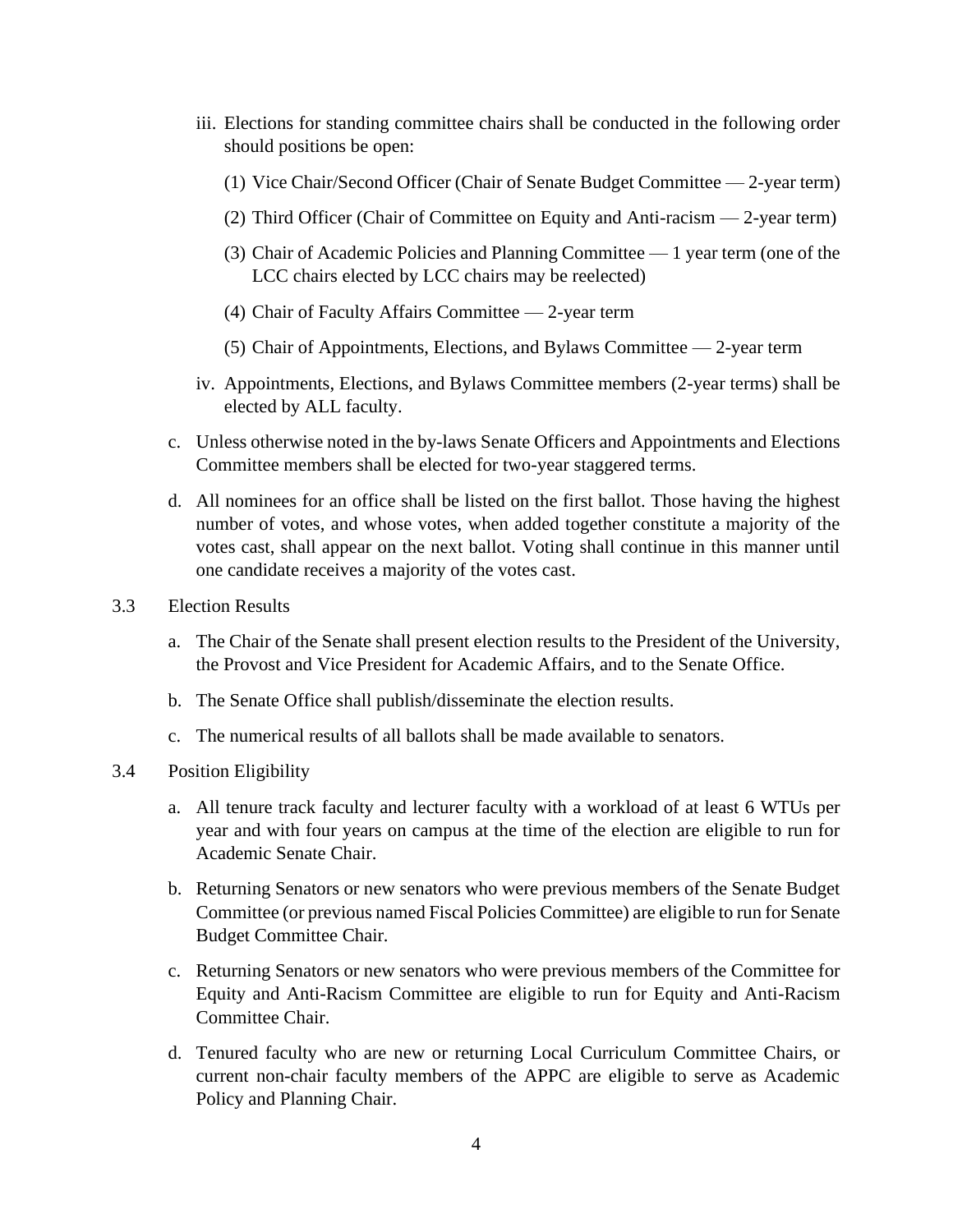- e. Returning Senators or new senators who were previous members of the Faculty Affairs Committee are eligible to run for Faculty Affairs Committee Chair.
- f. All Senators are eligible to run for the Appointments, Elections, & Bylaws Chair.
- 3.5 Duties
	- a. The Chair is responsible for presiding over meetings of the Senate and the Executive Committee, and, when necessary, for selecting and referring proposals to appropriate committees. The Chair or designee shall serve as the alternate for The California State University Academic Senate and shall attend the meetings of The California State University Academic Senate when an elected senator must miss a given meeting or there is no time to elect a replacement. The Chair shall transmit all official actions of the Academic Senate to the President of the university. When invited by the appropriate administrative officer, the Chair may attend meetings of administrative groups, but shall not take policy positions on matters not previously acted upon be the Senate.
	- b. The Vice Chair shall serve as chair of the Senate Budget Committee and will assume all the responsibilities of the Chair in the absence of the Chair. When invited by the appropriate administrative officer, the Vice Chair may attend meetings of administrative groups, but shall not take policy positions on matters not previously acted upon by the Senate.
	- c. The Third Officer shall serve as chair of the Committee for Equity and Anti-Racism and is responsible for working with the Senate Office Staff on matter of record of senate including minutes and final policy drafts. When invited by the appropriate administrative officer, the Third Officer may attend meetings of administrative groups, but shall not take policy positions on matters not previously acted upon by the Senate.
	- d. Any other additional duties, including committee memberships, must be specifically assigned to Senate officers through action of the Senate.
	- e. Standing Committee Chair duties are outlined by committee in Article 5.
- 3.6 Vacated Offices
	- a. If the Office of Chair becomes vacant, the Vice Chair shall assume the Office of Chair.
	- b. If the office of Vice Chair or Third Officer becomes vacant, the Appointments, Elections, and By-laws committee shall conduct elections expeditiously and install a replacement officer for the remainder of the term.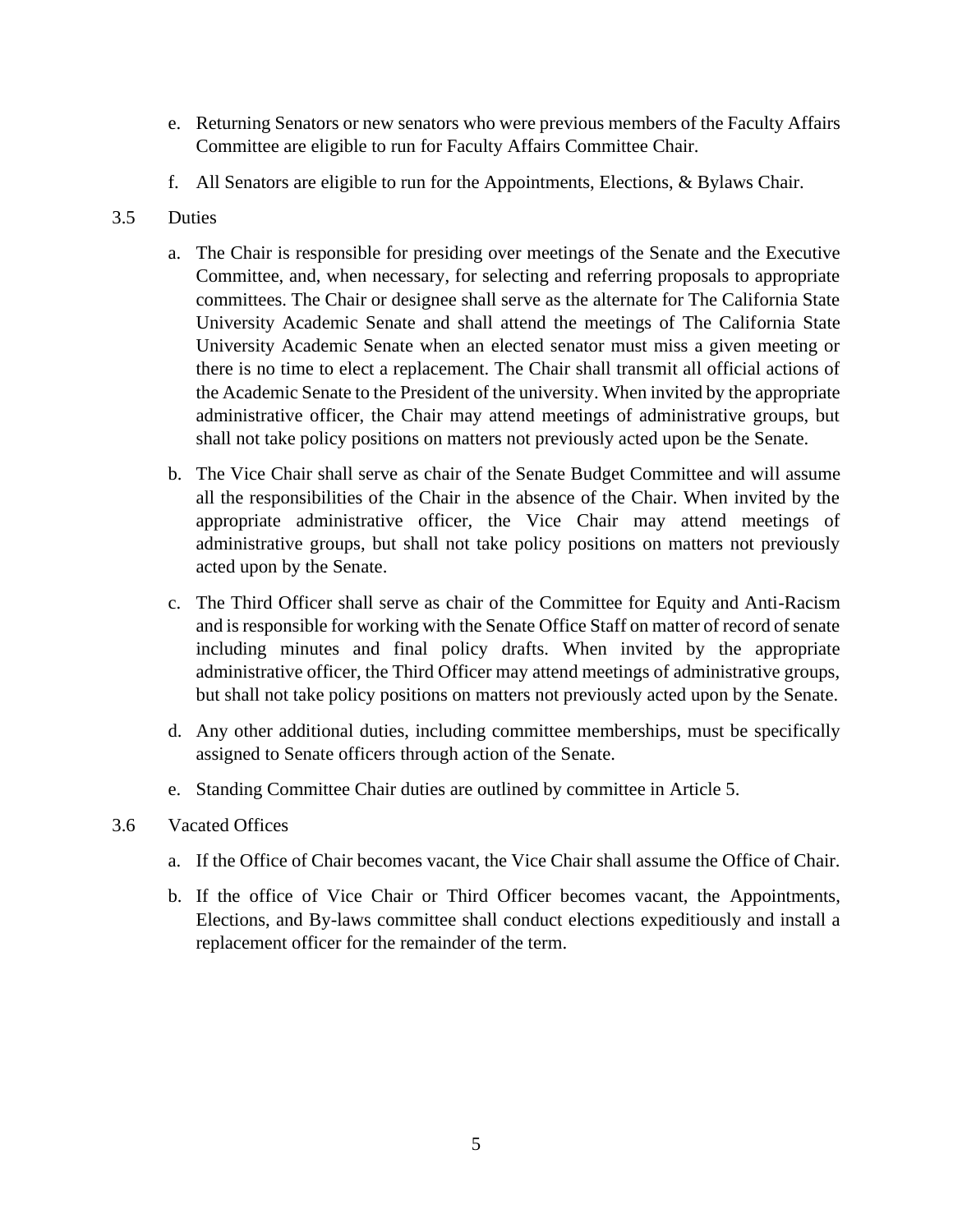## **ARTICLE 4**

### **MEETINGS**

## Meeting Days

- 4.1 The Academic Senate shall meet on Tuesdays from 2:30pm to 4:30pm.
- 4.2 The Academic Senate shall meet every two weeks during the academic year.

### Quorum

- 4.3 A quorum shall consist of an 80 percent of the voting members of the Academic Senate for regularly scheduled meetings and 80 percent for special meetings of the Academic Senate.
- 4.4 All senators have a duty to attend Senate meetings whenever possible. Virtual attendance will be made available. Senators must notify the Senate Chair in writing or via e-mail if a proxy is given to another senator for voting purposes. Senators may not hold more than one proxy. Proxies do not count toward quorum.
- 4.5 Senators who miss more than two (2) senate meetings in a semester may be censured, suspended or recalled by their constituents.

### Special Meetings

4.6 Special meetings of the Academic Senate may be called by the President or by the Chair of the Academic Senate. A special meeting shall be called by the Chair of the Senate upon a petition certified by the Third Officer of the Senate to contain the signatures (may be electronic) of at least ten percent of the Academic Senate electorate; in these circumstances the meeting must be scheduled no later than three academic days after the petition has been so certified.

### Cancellation of Regularly Scheduled Meeting

4.7 The Executive Committee may cancel regularly scheduled meetings. In case of an emergency the Chair may cancel a regularly scheduled meeting.

### Policies and Resolutions

- 4.8 Definition: Policies are the regulations governing academic programs, curricula, etc. Policies are passed by the Senate and require the approval of the President. Resolutions are passed by Senate and express the will of the Faculty. They do not require Presidential approval.
- 4.9 Format: The standard format for Policies can be found on the Senate home page. Resolutions follow an accepted format.
- 4.10 Procedure for introducing policies or resolutions to the Senate.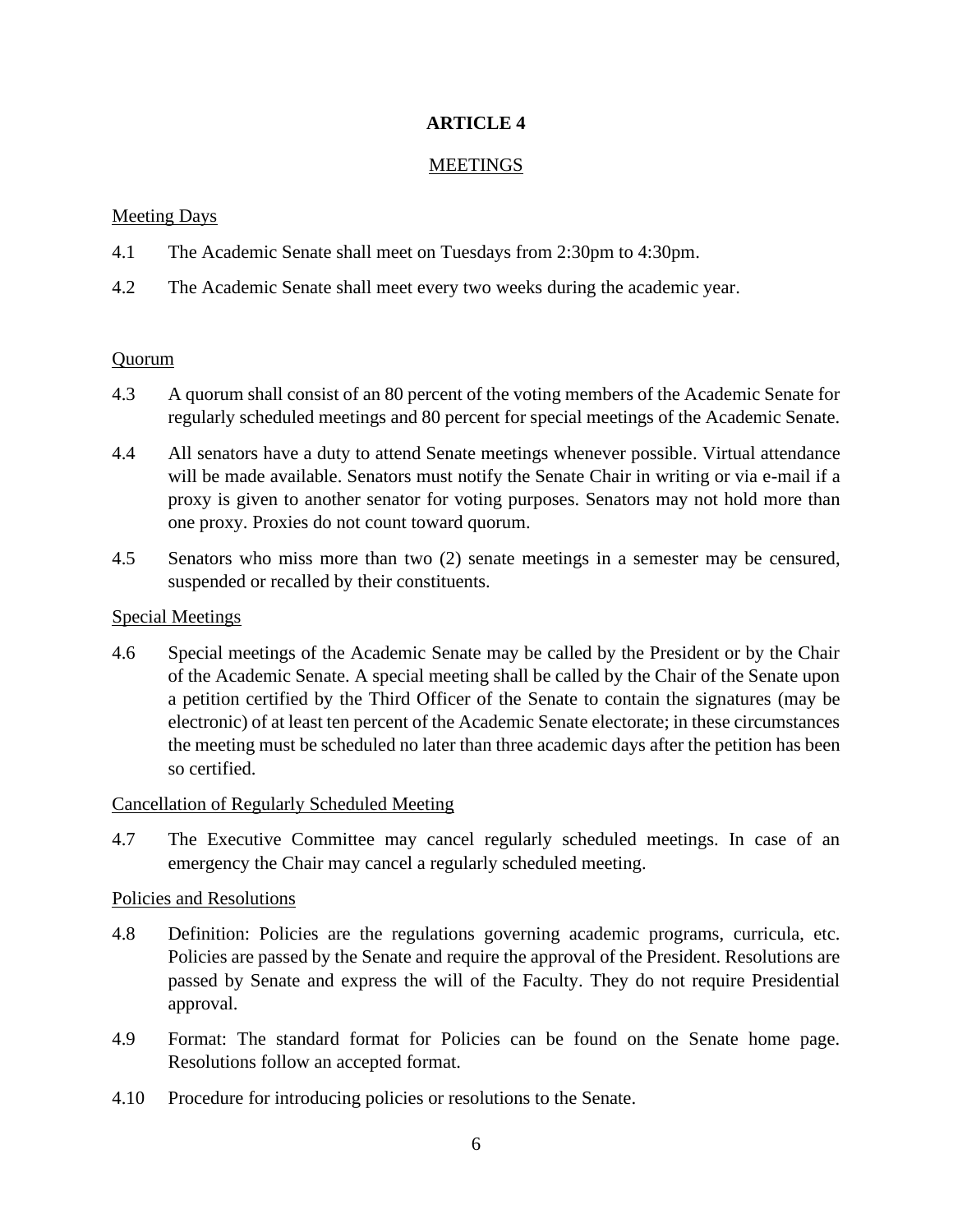- a. Proposed new policies and resolutions shall be presented to the Chair of the Senate for review by the Senate Executive Committee for consideration for placement on a future senate agenda as a first reading item. Policies must be sponsored by a senate committee or come through the President's Policy and Planning Council. Policy proposals and resolutions shall normally be placed before the Senate at least one meeting before final action is taken.
	- i. In exceptional circumstances, a first reading item can be moved to a second reading item by the following procedure: a motion must be made and seconded. This motion is debatable, not amendable and cannot be reconsidered. The motion requires a two thirds majority to pass. If passed, the first reading item becomes a second reading item.
	- ii. A Resolution may be added to the agenda as a First Reading item at a meeting of the Academic Senate if it is sponsored by at least one voting member of the Senate and a motion, not debatable, approving its addition to the agenda is passed by a two-thirds majority.
- b. Unless referred to an appropriate standing or special committee, the original drafts of these proposed polices and resolutions shall be reproduced and attached to the agenda of the Academic Senate meeting during which they are scheduled for a first reading.
- c. During the First Reading, policy measures and resolutions may be read aloud and discussed before referral to committee, or, if there is no protest, they may be referred directly to the appropriate standing committee by the Chair without being read aloud, or they may be read and discussed for informational purposes only without referral to a committee.

### Consent Calendar

- 4.11 Policy statements may become Senate policy by consent by being placed on the consent calendar using the following procedures.
	- a. Recommendations may be placed on the Consent Calendar when deemed noncontroversial by the Chair of the Senate.
	- b. Any Senator may remove a recommendation from the consent calendar and place it on the agenda as a first reading item at the time of approval of the agenda.
	- c. Upon approval of the Senate agenda, a consent calendar item is deemed approved.

## Recording of Discussion and Motions on the Floor of the Senate

4.12 The Senate Office Staff shall keep minutes for each meeting of the Academic Senate. Every motion that has been made and seconded at the meeting shall be recorded in the minutes. The disposition of each motion shall be made clear with the vote recorded in the minutes, together with a summary of the discussion.

## Procedural Rules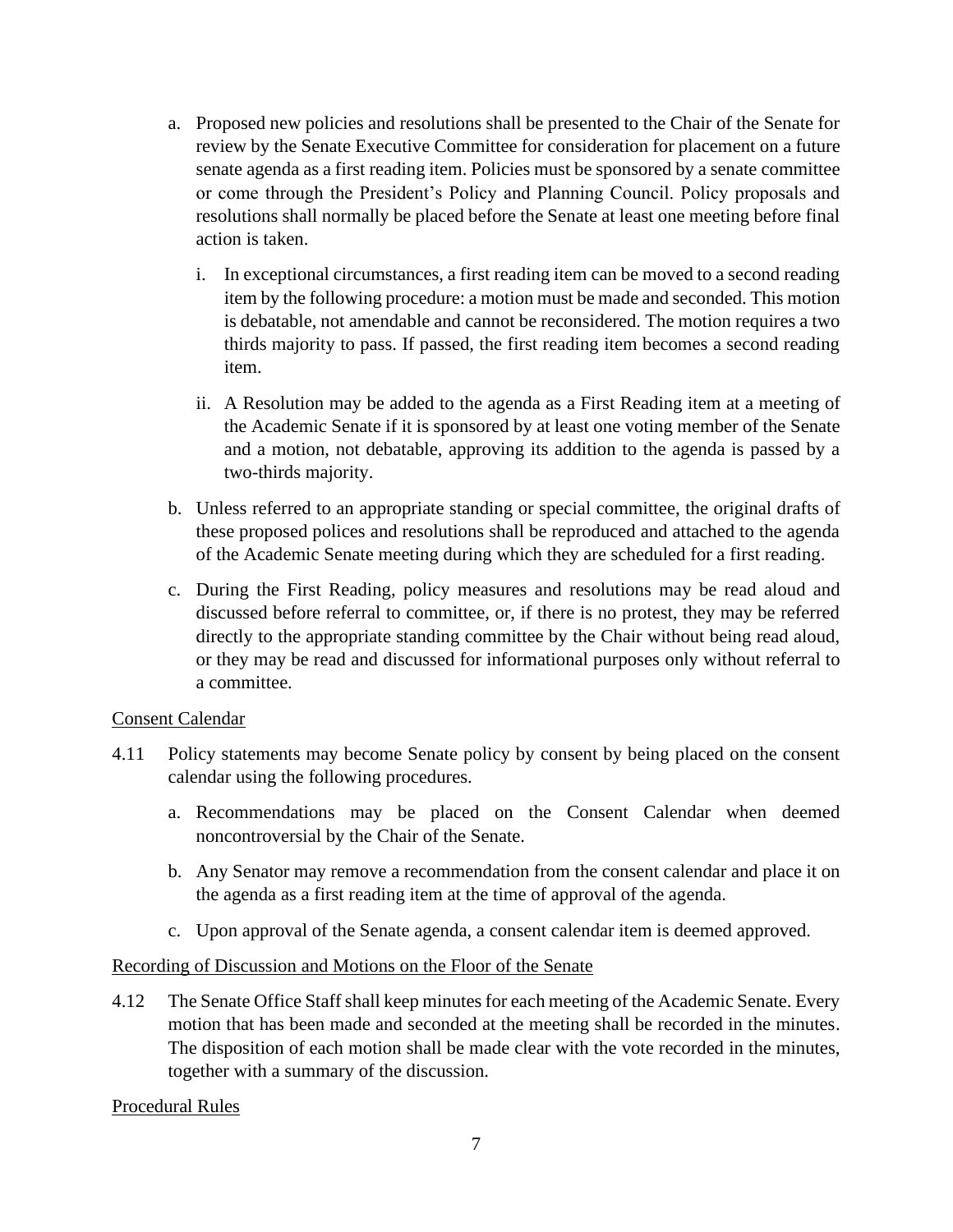### 4.13 Rules on Debate

- a. Members of the Senate or guest must be recognized by the Chair of the Senate prior to beginning to speak. The Senate Chair has the role to manage the debate including the discretion to call on speakers either for order or time.
- b. The member who made a motion has the right to speak to the motion first. In the case of a motion to approve a resolution, the member who made the motion follows the member who introduced the resolution.
- c. A senator may give their speaking time to a non-senator.
- d. A member or guest speaker may speak only twice to the same motion on the same day.
- e. Each speaker may talk for no more than five minutes total to the given motion. Any unused time is forfeited and cannot be applied to a subsequent debate by this same member or yielded to another member.
- f. Exceptions to points c, d, and e above shall be made at the discretion of the Chair when necessary to provide information.
- g. Debate of a motion must be relevant to the motion. The Chair of the Senate shall determine whether debate has deviated from the motion being considered.
- h. Members of the Senate shall not make ad hominem statements on the Senate floor and may be subject to censure.
- i. The Chair of the Senate shall remain impartial to the debate. If the Chair wishes to speak to a motion, he/she must relinquish the chair to the Vice-Chair or Third Officer, in that order. If the Vice-Chair and Third Officer of the Senate are not present, the Chair may not speak to a motion without first relinquishing the chair to some other member of the Senate.
- j. Members may speak to a motion and conclude their remarks by making a higher ranking motion, such as calling for the question, moving to table, or any of the other options specified in Robert's Rules of Order.

## Voting

- 4.14 A majority vote is defined as a majority of the members voting; a 2/3 majority is defined as 2/3 of the members voting. Abstentions or votes for "none of the above" shall not be counted for the purpose of determining whether a vote on an item of business passes or not but will be recorded in the minutes.
	- a. All votes on motions to approve policies and resolutions shall normally be conducted by a roll call vote (voice or electronic) with each vote recorded in the minutes. Proxy votes will be collected.
	- b. For non-controversial matters a call for unanimous consent may be requested by the Chair.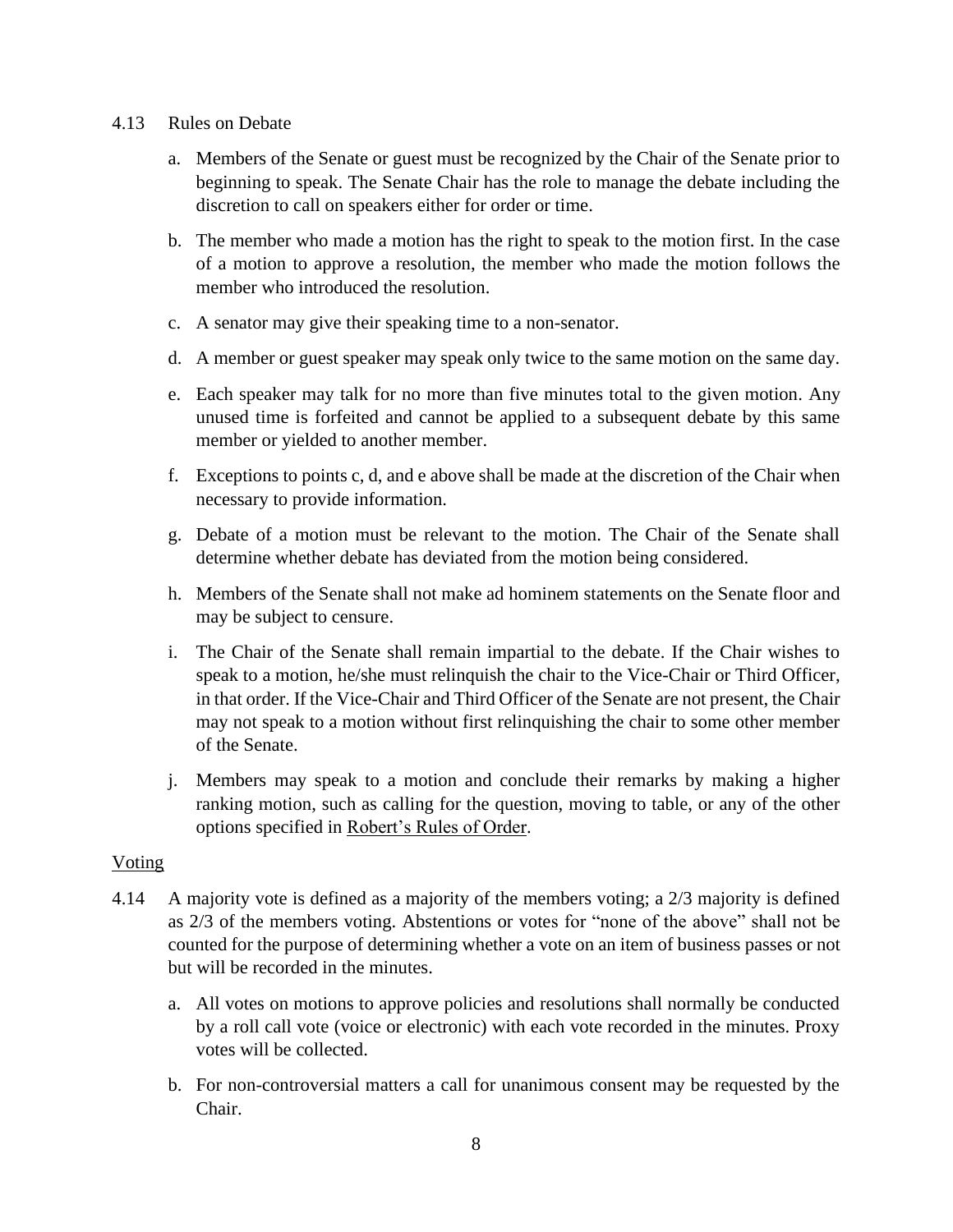## **ARTICLE 5**

### STANDING COMMITTEES MEMBERSHIP AND CHARGES

#### 5.1 Committees of the Senate

- a. The Executive Committee;
- b. Standing and Advisory Committees as specified in the By-laws;
- c. Ad hoc committees established by special action of the Senate for the purpose of considering proposals that do not fall within the purview of the current standing committees.

### 5.2 Committee Guidelines

- a. Standing committees will be composed of senators and non-senator faculty members, tenured, untenured and lecturer faculty unless otherwise noted. Staff may be included as ex-officio to inform the work of the committee. Standing Committee Chairs will be elected from the senate membership unless otherwise noted in Article 3.
- b. All faculty are eligible to be elected to a maximum of two  $(2)$  Senate Committees<sup>3</sup>.
- c. All sub-committees will elect a Chair or Co-Chairs from among the committee members, except in cases where a Director or Chair is already designated to serve in this capacity, as with, for example, the mission centers or Local Curriculum Committees.
- d. Chairs of Standing Committees who are not voting members of the Senate will be made ex-officio non-voting members of the Academic Senate and may be called upon to report on behalf of their committees to the Senate Executive Committee and/or the Academic Senate.
- e. Committee vacancies (either after the spring elections or for midterm replacements) shall lead to replacement appointments to be conducted by the Appointments, Elections, and By-laws Committee in consultation with the Senate Executive Committee, except for open seats on the Senate Executive Committee or the Appointments, Elections and By-Laws Committee, which must be filled through an election process.
- f. A committee may act on its own initiative or at the request of any member of the university community within the general area of responsibility assigned to it by the Academic Senate.

<sup>3</sup> Faculty may run for more and if elected to more than two, shall select no more than two to serve on.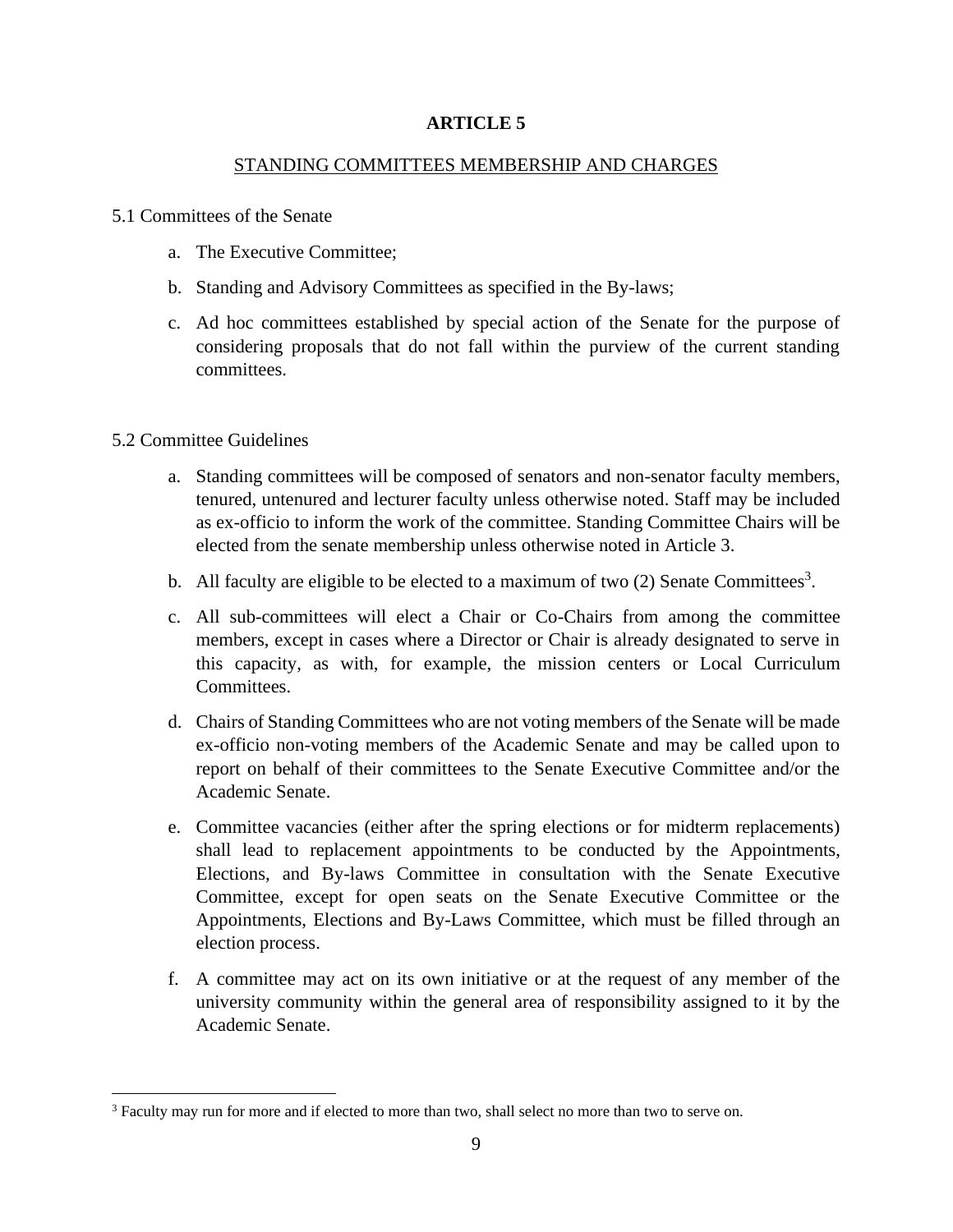- g. Any committee may establish regular subcommittees. These subcommittees shall report to the committee. At least one member of the subcommittee shall be an elected faculty member of the committee. Other members may be drawn from any segment of the University community, except that only faculty members may serve on subcommittees that deal with faculty personnel matters.
- h. All committees will submit to the Senate Executive Committee their meeting minutes, agenda, time/date/location of the next meeting, and any other information that the Committee believes should be shared with Academic Senate (i.e., reports, evidence, research) seven (7) days in advance of the next scheduled Academic Senate Meeting.
- i. Ex-officio non-voting members of committees may attend meetings in person or send a representative who shall act in place of the member. Chairs of standing or ad hoc committees may recommend to the Senate Executive Committee that a committee member be replaced if that member accrues excessive absences. "Excessive absences" shall be defined by the committee.

## 5.3 Executive Committee

- a. Chair: The chair of the Executive Committee shall be the Chair of the Academic Senate.
- b. Membership: The additional members of the Executive Committee shall be as follows:
	- i. Vice Chair, Senate (who shall be the Chair of the Senate Budget Committee)
	- ii. Third Officer, Senate (who shall be the Chair of the Committee on Equity and Anti-Racism)
	- iii. Immediate Past Chair, Senate (for 1 year following term as chair)
	- iv. Chair of the Academic Planning & Policies Committee
	- v. Chair of the Faculty Affairs Committee
	- vi. Chair of the Appointments, Elections, and Bylaws Committee
	- vii. One (1) Lecturer Representative (elected by Lecturer Faculty Senators)
	- viii. One (1) General Faculty Representative to the ASCSU (usually the senior senator)
	- ix. One (1) representative from Unity Coalition
	- x. Provost/Vice President for Academic Affairs or designee
	- xi. University President or designee
	- xii. One (1) representative from Associated Students
	- xiii. One (1) Staff Senator (selected annually by and from the three current staff senators)
	- xiv. President or designee, CI Chapter of the California Faculty Association (nonvoting)
	- xv. Seats available for One (1) faculty member from EACH of the Schools and the Library should none hold ex-officio positions above (elected by the School or Library)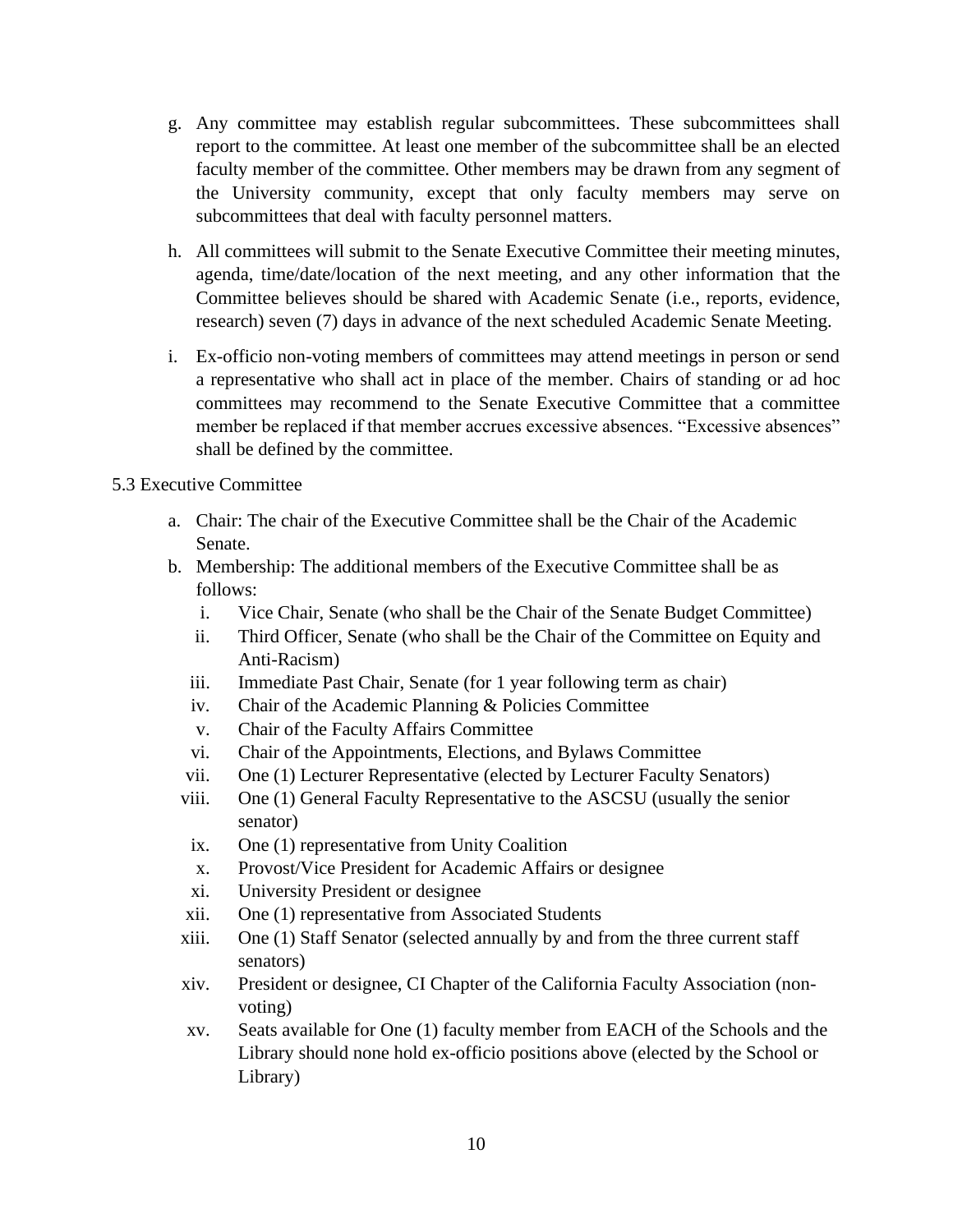## c. Charge:

- i. Setting the agenda for the Senate's general meetings, to act in place of the Senate when the Senate is not in session, and to exercise such other powers as the Senate may delegate.
	- a) The Committee shall establish the agenda for each Senate meeting and instruct the Senate Chair to request the presence of such personnel as may be needed to facilitate the business of the Senate.
	- b) The Committee may formulate recommendations and opinions on Senate matters and shall report them to the Senate or refer them to the appropriate committees.
	- c) The Committee shall be empowered to act for a Standing committee in lieu of referral on matters requiring immediate attention. Such action shall be reported at the next regular meeting of the Senate.
	- d) The Committee may act for the Senate on matters that call for immediate action or attention. Such action shall require an absolute two thirds majority vote of the Executive Committee and shall be reported to the Senate as a specific agenda item at its next meeting.
	- e) The Committee shall present issues of major interest for attention during the academic year at the first fall meeting of the Senate.
	- f) The Committee may work for the Senate during the summer as needed and shall maintain communication and consult with Senators as need arises.
	- g) At the first Senate meeting of the academic year, the Chair of the Senate shall report to the Senate on any activity of the Executive committee occurring since the last meeting of the full Senate.
	- h) The Academic Senate shall oversee the creation and operation of all ad hoc and standing committees created. Policy proposals and modifications shall be referred by the Academic Senate to the appropriate committee for study. The committee shall then report its findings to the Senate Executive Committee, which will then take appropriate action based on the committee's findings or proposals.
- ii. Making recommendations to the Senate concerning the formulation, revision, adoption, and review of policies and procedures related to all academic matters delegated to the President of CSU Channel Islands by law and the Trustees and Chancellor of the California State University. Areas of responsibility shall include, but not be limited to, those dealing with academic, personnel, and fiscal policies and procedures.
- iii. Having responsibility for oversight of Academic Senate committees including:
	- a) Recommending to the Senate the creation of all new standing committees;
	- b) Proposing changes to the Constitution or By-laws necessitated by the creation of new standing committees;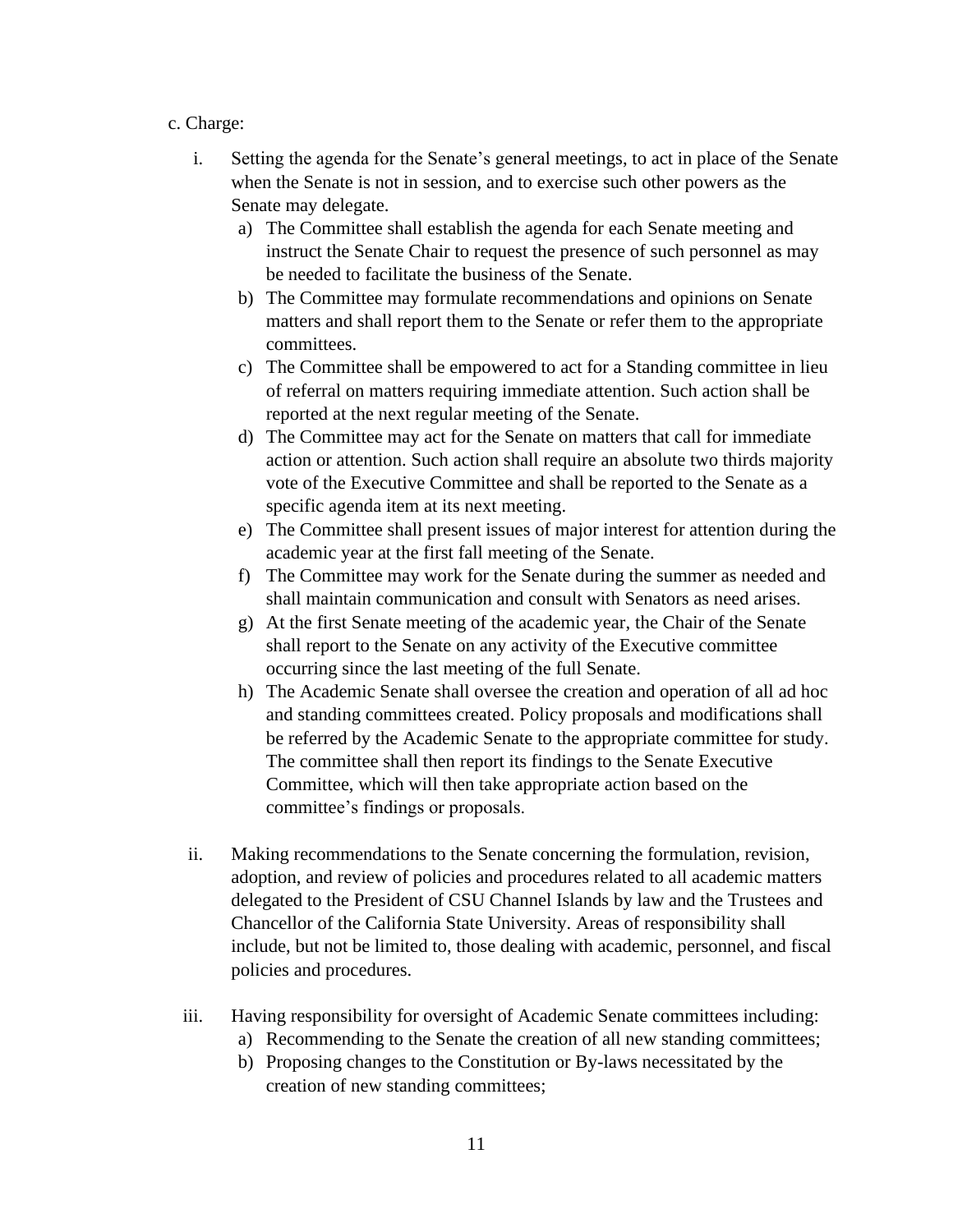- c) Proposing the creation of such ad hoc committees as it deems necessary to insure the performance of Senate duties;
- d) Serving as a budget committee for the Senate with the primary responsibilities for:
	- 1) preparing and submitting all necessary Senate budget requests to the Provost; and
	- 2) supervising administration of Senate budget expenditures when (or if) necessary.
- e) Receiving reports from faculty representatives on University-wide committees regarding the activities of their committees at least once each semester.

## d. Meetings:

- i. The Executive Committee shall meet every two weeks, on the weeks that the full Senate does not meet. The Committee shall meet at other times as necessary at the call of the Chair of the Senate; at the request of the President of the university or at the request of an absolute majority of the Executive Committee.
- ii. The Executive Committee may meet with the President of the University, at the initiative of the Committee or the President, to consider problems or issues of the university.
- e. Challenge and Censure:
	- i. A senator may challenge an action taken by the Executive Committee on behalf of the Senate. The matter shall be submitted immediately to a vote. A simple majority of the Senate shall uphold the action of the Executive Committee.
	- ii. The Executive Committee may be censured for its actions; such action shall require a simple two-thirds majority of the Senate present and voting.

## 5.4 The Academic Policy and Planning Committee

a. Chair: The AVP of Academic Planning will co-chair the committee with one of the faculty chairs elected from LCC chairs before the last meeting of the preceding academic year. The faculty co-chair will serve on Senate Executive for the duration of their term whether they are an elected senator or not and relay the work of this committee and subcommittees to the executive. Chairs of sub-committees shall be elected by the committee membership at the first meeting in the fall semester for two year terms.

## **Memberships**

b. APPC consists of voting faculty chair members of the local curriculum committees elected from the following academic constituencies and non-voting ex-officio administrators. Faculty chairs and non-chair faculty constituents will serve two-year staggered terms: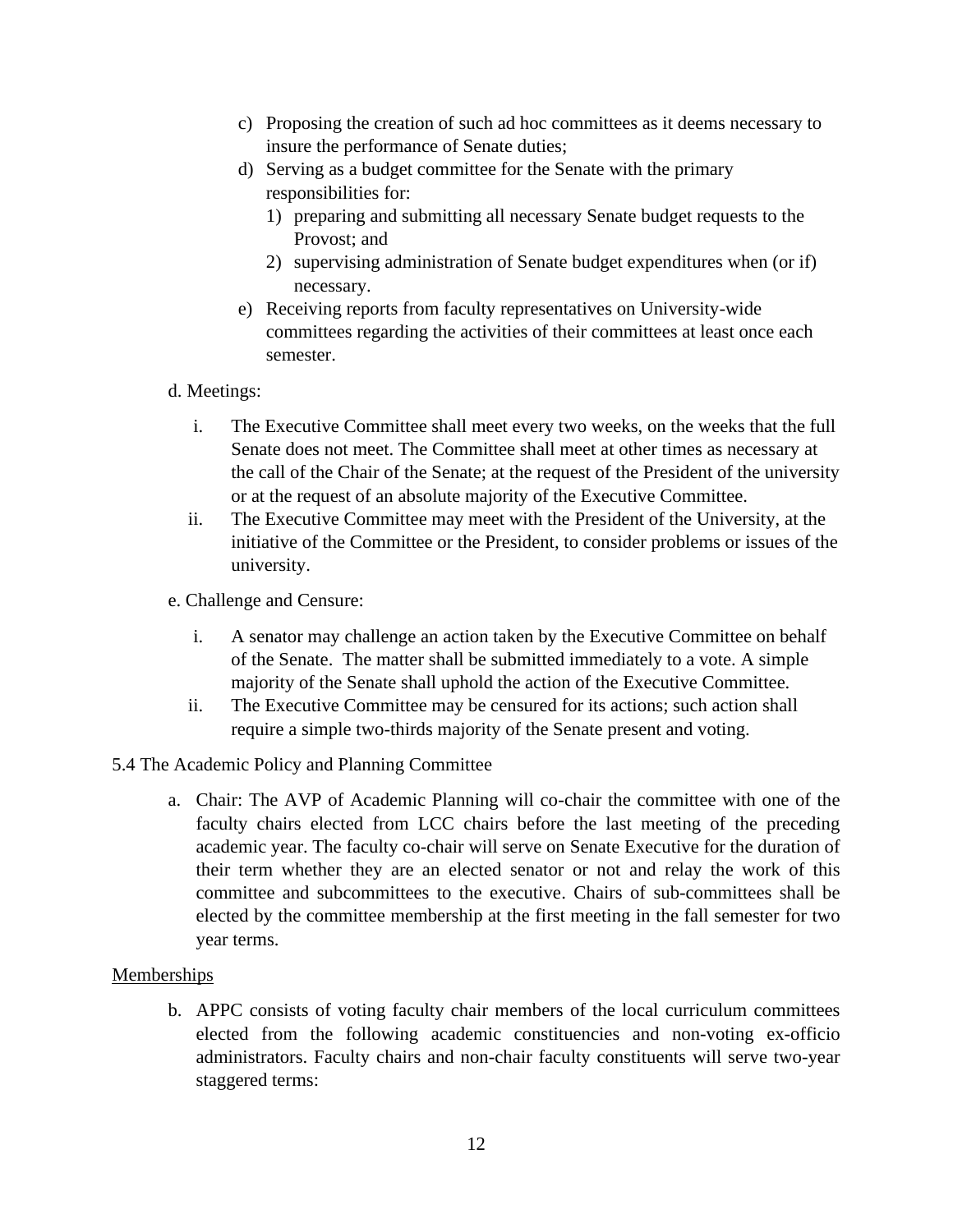- i. 1 from Math & Sciences
- ii. 1 from Arts & Humanities
- iii. 1 from Behavioral & Social Sciences
- iv. 1 from Professional Studies composed from the School of Business and Economics, Nursing, Health Sciences and the School of Education
- v. 1 GE committee chair
- vi. 1 SAPP chair (new)
- vii. Additionally, if not represented in the above chair positions:
	- a) 1 representative elected from Library/Counselors
	- b) 1 faculty elected from either MVS or SOE representing the school that does not hold the chair position
- viii. AVP for Academic Programs and Planning
- ix. Dean of Extended Education
- x. Academic Deans of Schools and Library
- xi. Director of Institutional Research
- xii. AVP of Enrollment Management
- xiii. Chief Academic Budget Officer
- xiv. AVP of Physical Campus Planning
- xv. 1 student representative
- xvi. Administrative Staff from the above-named departments or as identified by the AVP of Academic Planning may be invited to attend as ex- officio non-voting members.
- c. The General Education Committee shall consist of six faculty members elected from the following constituencies with one voted by the membership as chair. Faculty members, including the chairs will serve two-year staggered terms:
	- i. 1 from Mathematics, Engineering, & Sciences,
	- ii. 1 from Arts & Humanities,
	- iii. 1 from Business and Economics,
	- iv. 1 from Behavioral and Social Sciences, and
	- v. 1 from Education
	- vi. 1 from among Ethnic Studies Faculty
- d. The Student Academic Policies and Procedures Committee shall consist of seven voting members elected from the following constituencies with one faculty voted by the membership as chair. Faculty members, including the chairs, will serve two-year staggered terms:
	- i. five at-large faculty
	- ii. Director of Admissions and Records or his/her designee
	- iii. Director of Advising or his/her designee
- e. Each of the four Local Curriculum Committees (LCC) will have at least five voting members elected/selected by the faculty from the representative department groups.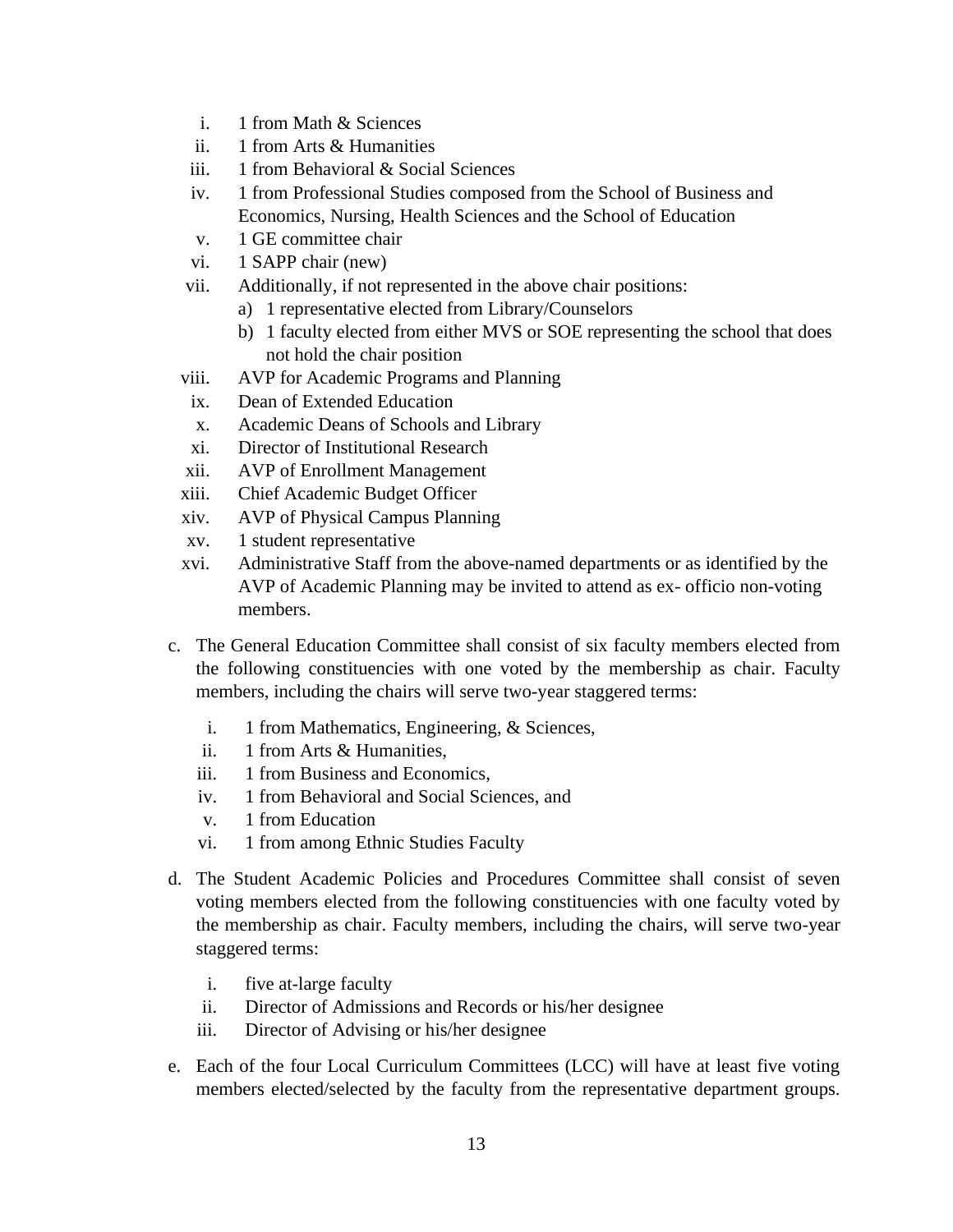LCCs may have one faculty member from each program represented as voting members. Faculty members, including the chairs, on each LCC will serve two-year staggered terms:

- i. Math & Sciences
- ii. Arts & Humanities
- iii. Behavioral & Social Sciences
- iv. Professional Studies
- v. Additionally, one staff member from each of the following areas may be exofficio non-voting members:
	- a) Academic Advising,
	- b) Either the Registrar's Office or Student Systems
	- c) Academic Planning, and an
	- d) Academic Program Analyst or Coordinator from one of the programs represented by the committee.

#### Charges

- f. Charge: The Academic Planning and Policy Committee is charged with:
	- i. Making recommendations to the Senate for all university curricular policy matters, including alternative modes of instruction (e.g., distance learning courses), Title V regulations, Executive Orders, and credit and non-credit offerings by Extended University-to be voted on by Faculty members only
	- ii. Regular review of curricular-related Senate policies and updating as needed to be voted on by Faculty members only
	- iii. Review and approval for all new degrees/programs, majors, minors, emphases, concentrations, options, credentials, certificates for placement on the Academic Master Plan through the Academic Senate process
	- iv. Soliciting input from campus and community constituencies on new program priorities
	- v. Identifying emerging fields and degree opportunities that further CI's mission
	- vi. Providing cost estimates for new and projected programs
	- vii. Providing recommendations on degrees, majors, minors, emphases, concentrations, options, credentials, certificates, and other programs to the Academic Senate, Provost, and the President
	- viii. Coordinating the introduction of state-support and self-support programs by working closely with the Dean of Extended Education and the Deans of Academic Programs/Schools
	- ix. Disseminating its findings to the wider campus community
	- x. Maintaining the Academic Master Plan, University Catalog, and Schedule of Classes in conjunction with the Academic Planning/Curriculum Office
	- xi. Setting procedures and policies, timelines, and deadlines for curricular matters relating to the University Catalog and Schedule of Classes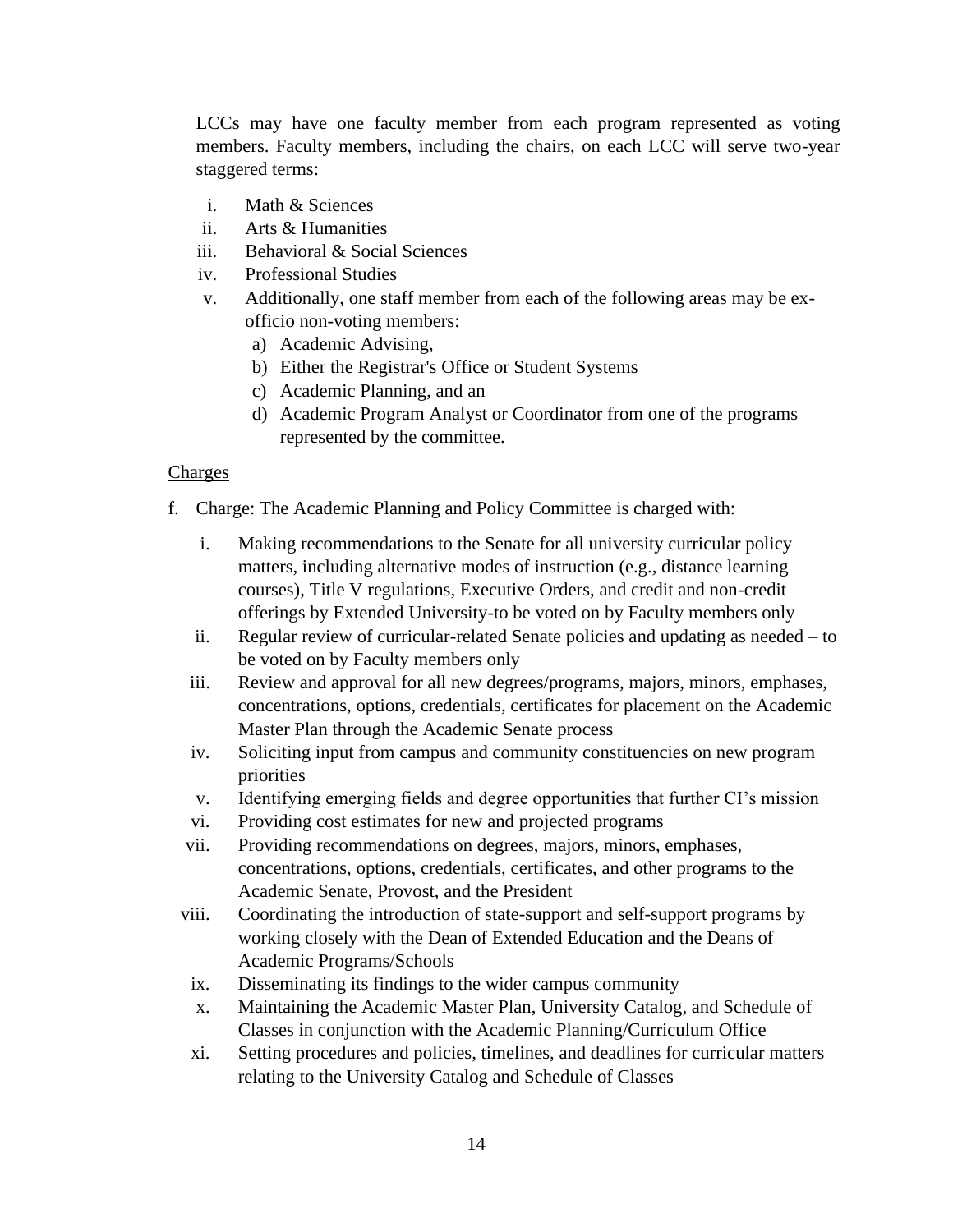- xii. Setting the timeline and deadlines for the submission of new course proposals, course modifications, and program modifications to the local curriculum committees, including the frequency of program modifications
- xiii. Reporting and compiling empirical data and information on program needs in the region and the state every three years
- xiv. Developing and evaluating growth models every three years for new and existing programs that support university growth
- xv. Reassess need for new local curriculum affinity groups and related programs every three years
- g. General Education Committee: The responsibilities of the General Education Committee shall include:
	- i. Studying, reviewing, interpreting, and recommending, in consultation with appropriate disciplines, General Education programs for approval by the Academic Senate through the APPC
	- ii. Reviewing and recommending the designation and classification of courses appropriate to the General Education programs
	- iii. Reviewing, on a regular basis, the existing GE-designated courses to ensure continued adherence to GE classification and quality standards; and recommending changes in GE-designated courses to the Academic Senate after consultation with affected disciplines, departments and/or programs
	- iv. Responsibility for the University Catalog and Class Schedule statements on General Education, including identification and classification of General Education courses
	- v. Aiding in the development, facilitation and creation of new courses and program proposals in General Education; and
	- vi. Assessing the effectiveness of the General Education program and courses designated as General Education courses.
	- vii. When functions of the General Education Committee also fall within the areas of concern of other committees, the Committee will work in conjunction with those committees.
- h. Student Academic Policies and Procedures Committee. The responsibilities of the Student Academic Policies and Procedures Committee shall include:
	- i. Reviewing existing policies, drafting and recommending new policies to the Senate APPC that deal with academic issues relating to students in order to promote high academic standards
	- ii. Formulating, reviewing, and recommending policies regarding the granting of academic honors and awards to students; and
	- iii. Providing advice on the interpretation of Student Academic Policies and the implementation of procedures arising from them.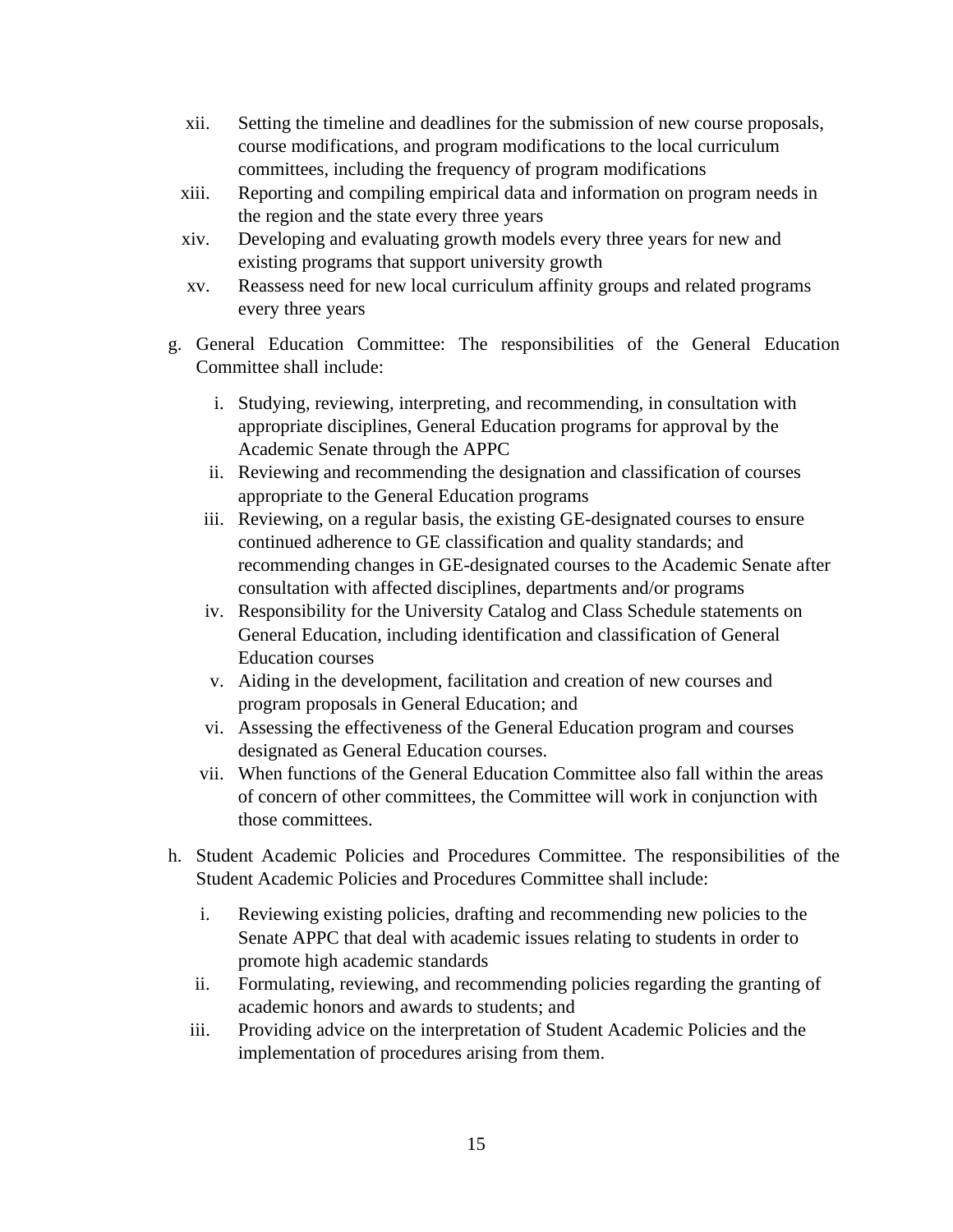- iv. When functions of the Student Academic Policies and Procedures Committee also fall within the areas of concern of other committees, the Committee will work in conjunction with those committees
- i. Local Curriculum Committees in the areas of: Math & Sciences; Arts & Humanities; Behavioral & Social Sciences; and Professional Studies are charged with:
	- i. Review and approval of minor course modifications (title, course description, inactivating, prerequisites, grade mode)
	- ii. Review and approval of new course proposals and major course modifications
	- iii. Review courses for graduation requirements including GWAR, AIR, and Language, utilizing approved policies when available*.*
	- iv. Review and approval of program modifications
	- v. Initial review and approval of new emphases, concentrations, options, minors, credentials, certificates for the Academic Master Plan and for implementation
	- vi. Collaborate with other LCCs where courses are cross-listed or have significant disciplinary content in a discipline are not within the LCC.
	- vii. Initial review and approval of new programs/degrees for the Academic Master Plan and for implementation
	- viii. Collaborating with other local curriculum committees for cross-listed courses
	- ix. Collaborating with Academic Planning/Curriculum Office to convey curricular decisions for the University Catalog and Schedule of Classes
	- x. Collaborating with the APPC to communicate needed or revised curricular policies
	- xi. Reassess the need for new affinity grouping or distribution of programs within the groupings with the APPC

## Meetings

- j. The Academic Policy and Planning Committee shall meet a minimum of twice a semester. The Committee shall meet at other times as necessary at the call of the Chair of the Senate; at the request of the President of the university or at the request of an absolute majority of the APPC voting members.
- k. The GE Committee shall meet a minimum of twice a month during the academic year or as needed to conduct the work of the committee.
- l. The Student Academic Policies Committee shall meet a minimum of twice a month during the academic year or as needed to conduct the work of the committee.
- m. The Local Curriculum Committees shall meet a minimum of twice a month during the academic year or as needed to conduct the work of the committee.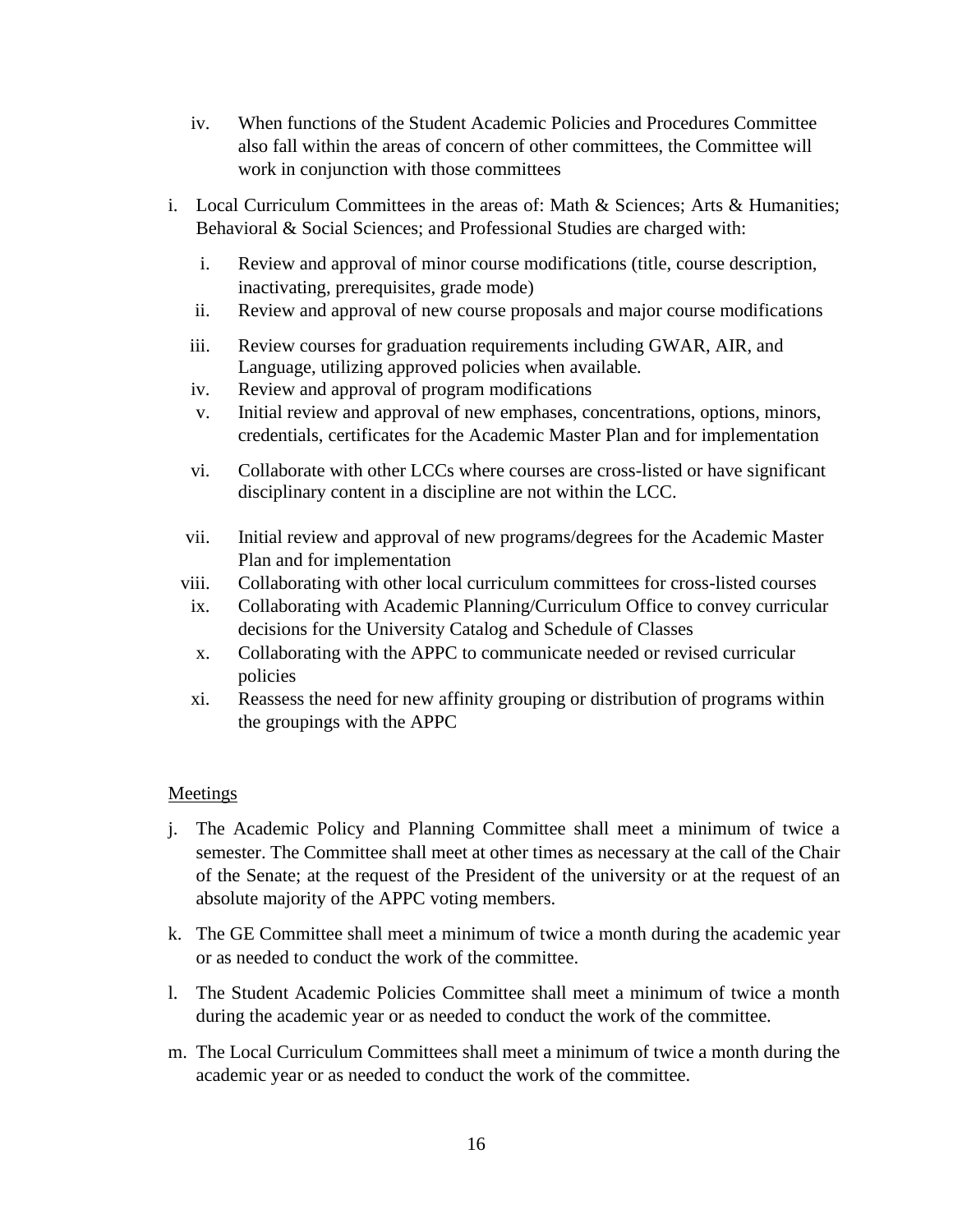- 5.5 Appointments, Elections, and Bylaws Committee
	- a. Chair: The Chair of the Appointments, Elections, and Bylaws Committee shall be a senator, elected during the regular annual election within the Senate, for a two-year term. The Chair will serve on Senate Executive.
	- b. Membership: The voting membership of the Appointments and Elections Committee shall be as follows:
		- i. Chair, Academic Senate (ex-officio)
		- ii. One (1) Senator elected as chair
		- iii. Six (6) Faculty members, from the following constituencies:
			- a. School of Business (1)
			- b. School of Education (1)
			- c. Broome Library (1)
			- d. School of Arts & Sciences (behavioral and social sciences)
			- e. School of Arts & Sciences (arts and Humanities)
			- f. School of Arts & Science (math & sciences)
		- iv. One (1) non-MPP Staff member, recommended by Staff Council
		- v. The Senate Parliamentarian, appointed annually by the Senate Executive Committee, shall also serve on the Committee. Any member of the Committee (listed above) may also serve as Senate Parliamentarian, or the Parliamentarian may be an additional member of the Committee.
	- c. Terms & Appointments:
		- i. Elected members shall serve two-year terms.
		- ii. Nominees for faculty and staff members shall be forwarded to the Senate and be affirmed by a vote of the Senate during the regular annual election within the Senate.
	- d. Charge
		- i. The Committee, through the Senate Office, shall determine vacancies on Standing Senate Committees and subcommittees as well as Campus/University committees for the next academic year and notify all faculty of openings, each year by the end of February with a call to self-nominate.
		- ii. The Committee shall solicit faculty nominations for senate elections of senate standing committee chair officers as directed by the bylaws and Constitution.
		- iii. The Committee shall oversee and administer all elections for Senate Standing Committees and Subcommittees each Spring Semester.
		- iv. All subsequent senate committee vacancies that may occur in senate committees during the academic year, and all Campus/University vacancies shall be made by appointments from a call for self-nominations or faculty solicitations with exceptions noted in 5.2e above.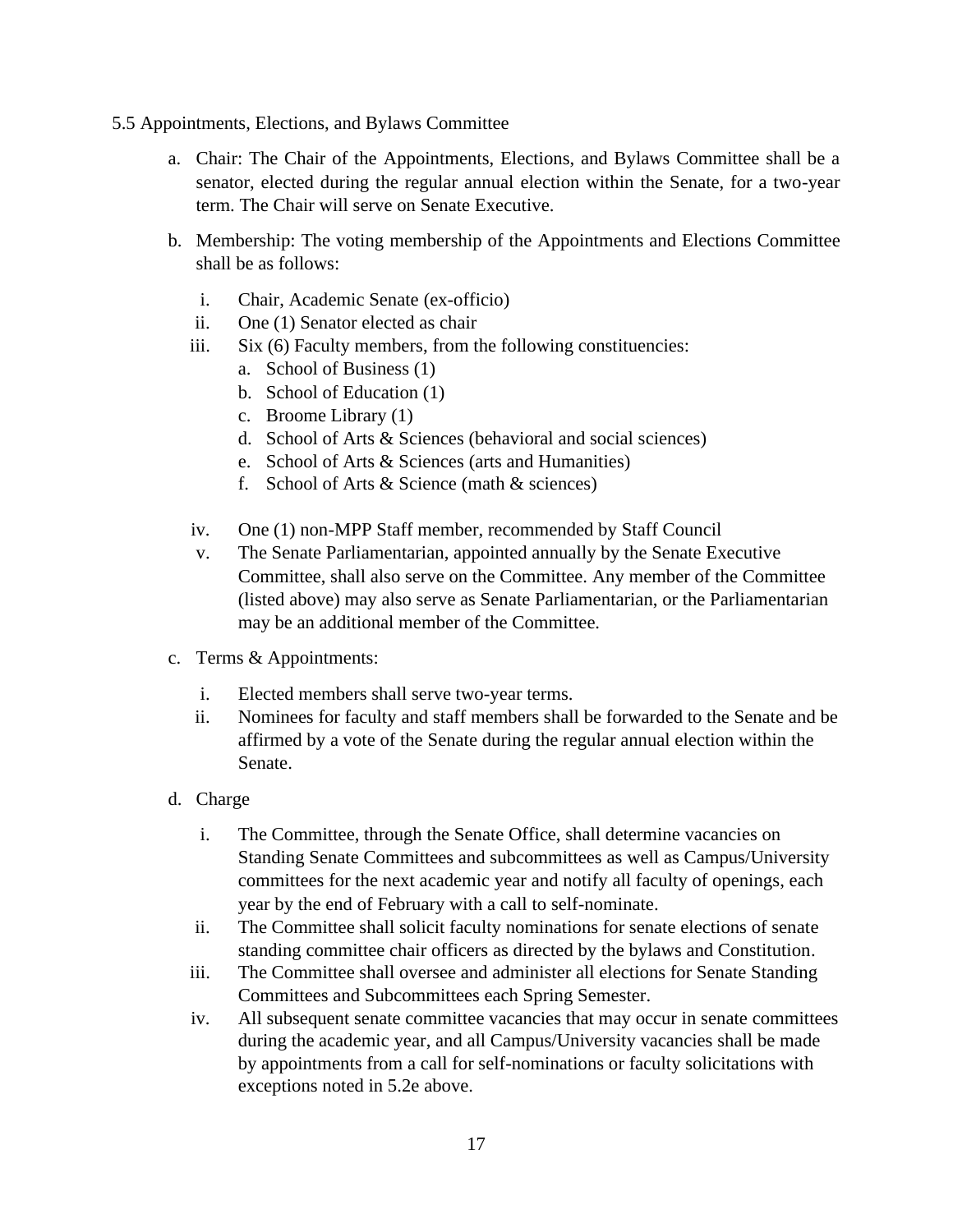- v. The Committee shall solicit faculty nominations for senate elections of senate standing committee chair officers as directed by the bylaws and Constitution.
- vi. The Committee shall develop procedures for the elections of faculty members to the Senate and work with representative constituencies to ensure fair elections. All such procedures are subject to the approval of the Senate.
- vii. The Committee shall oversee and administer all elections within the Senate.
- viii. The Committee shall be responsible for elections and appointments to other positions as directed by the Senate or by the Executive Committee, including conducting elections for candidate vacancies on the University Retention, Tenure, and Promotion Committee or appointments to MPP searches as needed. The Committee shall verify that the eligibility of all candidates has been certified by Senate office staff and, in cases of doubt, shall decide eligibility for election or membership in the electorate.
- ix. The Committee will share the election results with the Chair of the Senate who will present the results to the President of the University and to the Provost. The Committee shall then publish the results.
- x. The Committee will recommend faculty appointments to senate standing committees and subcommittees after elections for approval by senate at the final meeting of the spring semester or first meeting of the fall making every effort to be unbiased in their appointment recommendations.
- xi. The Committee shall review periodically the Constitution and Bylaws of the Senate and related university policies regarding shared governance and committee work, and it shall recommend to the Senate such changes as may be desirable. It shall report to the Senate its recommendations with respect to any proposed amendments to the Constitution or Bylaws that have been submitted in writing, signed by the originator(s), and referred to the Committee by the Senate or by the Senate Executive Committee.
- xii. Questions concerning interpretations of the text of a Senate-approved document shall be referred to the Committee. Interpretations by the Committee shall be reported in writing to the Senate and shall be considered binding unless reversed or altered by action of the Senate.
- xiii. The Committee shall consider each year, as may be necessary, revision of the list of Standing and Ad hoc committees and of the membership and functions of each committee.
	- a) Recommending to the Senate the creation of all new standing committees
	- b) Proposing changes to the Constitution or By-laws necessitated by the creation of new standing committees
	- c) Proposing methods for selecting the membership of Academic Senate committees.
	- d) Selecting faculty representatives to University-Wide Committees; it may at its discretion request that the Committee on Committees hold an election.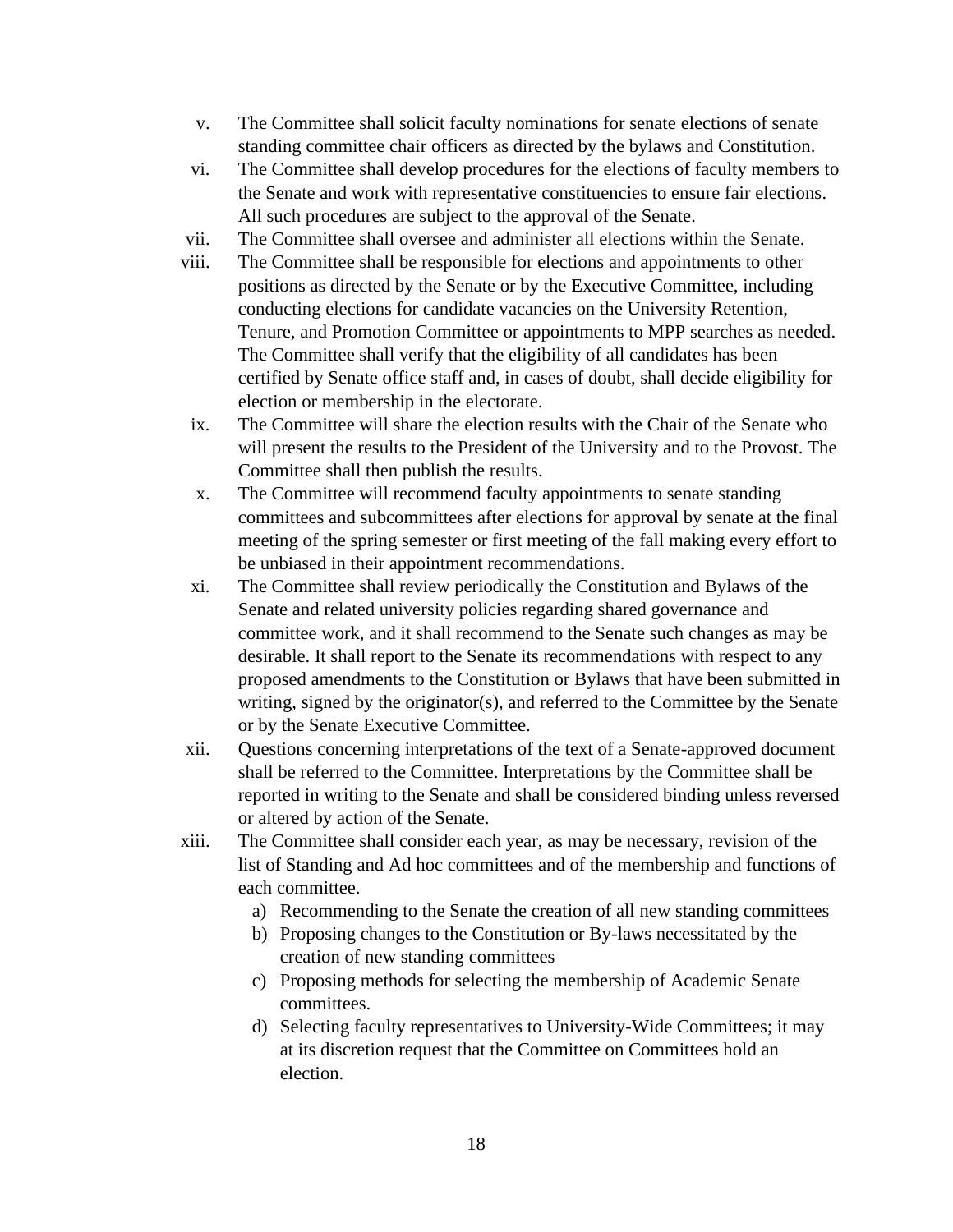- xiv. The Committee shall consider every five years, or as may be necessary, revision of the Academic Senate membership and senate structure.
	- e) Recommending to the Senate revisions for senate membership or senate structure
	- f) Proposing changes to the Constitution or By-laws necessitated by the creation of a new senate structure
	- g) Proposing methods for selecting the membership of Academic Senate
- e. Meetings: The Appointments, Elections, and By-laws Committee shall meet a minimum of twice a semester during the academic year or as needed to conduct the work of the committee.
- 5.6 Faculty Affairs Committee
	- a. Chair: The Chair of the Faculty Affairs Committee shall be a senator, elected during the regular annual election within the Senate, for a two-year term. The Chair will serve on Senate Executive and relay the work of this committee and subcommittees to the executive. Chairs of sub-committees shall be elected by the committee membership at the first meeting in the fall semester for two year terms.

## **Memberships**

- b. The Faculty Affairs Committee shall consist of seven voting members elected from the following constituencies for 2-year staggered terms:
	- i. 1 from Math & Sciences
	- ii. 1 from Arts & Humanities
	- iii. 1 from Business and Economics
	- iv. 1 from Behavioral and Social Sciences
	- v. 1 from Education
	- vi. 1 from the Library/Counselors and
	- vii. 1 lecturer
- c. The Committee for Centers and Institutes shall consist of
	- i. Five elected voting at-large faculty members for 2-year staggered terms.
	- ii. The directors of centers and institutes will serve as ex officio members.
- d. Research and Grants Committee shall consist of seven members elected from the following constituencies for 2-year staggered terms:
	- i. 1 from Math & Sciences
	- ii. 1 from Arts & Humanities
	- iii. 1 from Business and Economics
	- iv. 1 from Behavioral and Social Sciences
	- v. 1 from Education
	- vi. 1 from the Library/Counselors and
	- vii. 1 lecturer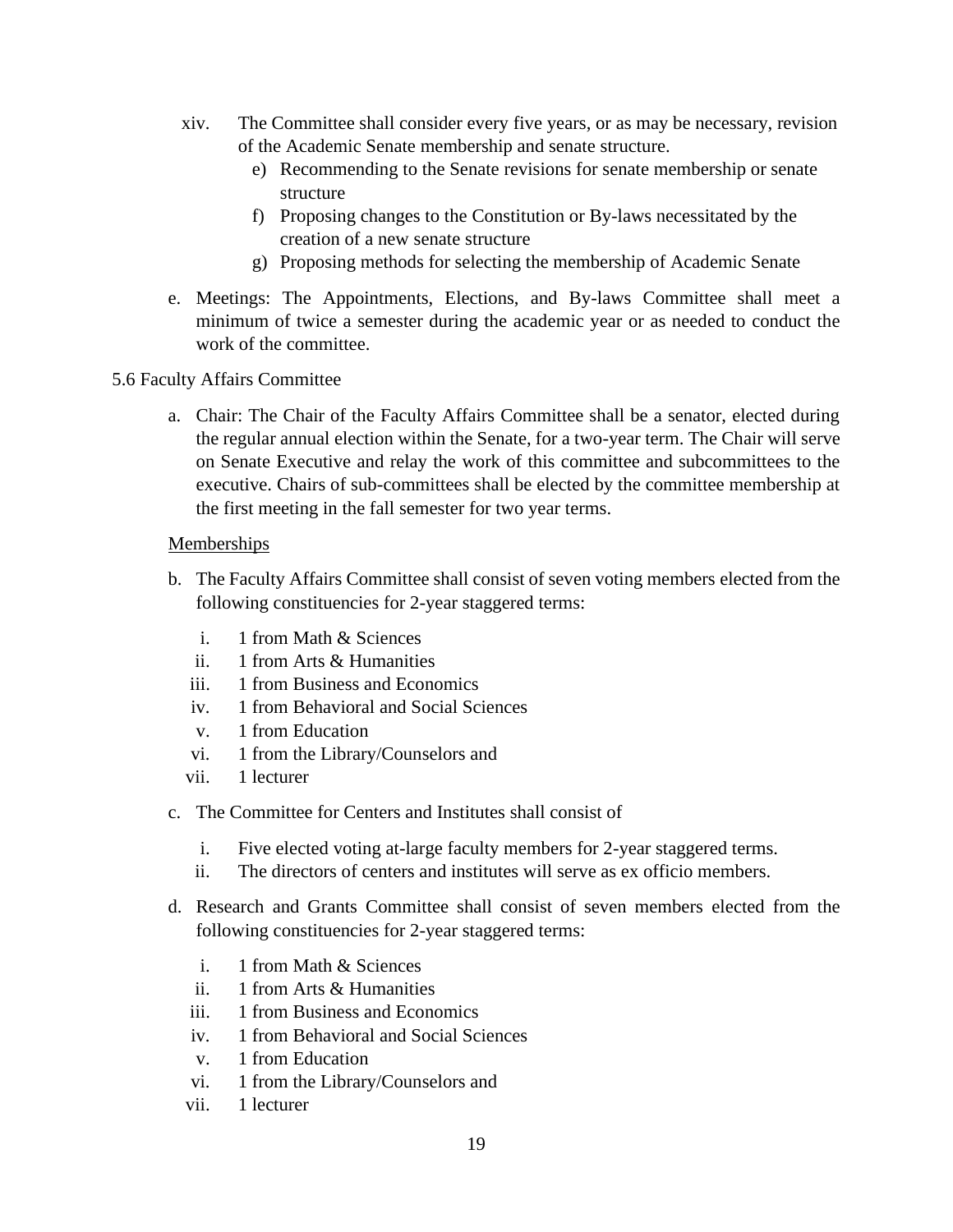- e. The Professional Leave Committee shall consist of six tenured faculty elected from the following constituencies for 2-year staggered terms:
	- i. 1 from Math & Sciences
	- ii. 1 from Arts & Humanities
	- iii. 1 from Business and Economics
	- iv. 1 from Behavioral and Social Sciences
	- v. 1 from Education
	- vi. 1 from the Library/Counselors
- f. Faculty Development Committee shall consist of seven faculty members elected from the following constituencies for 2-year staggered terms:
	- i. 5 Tenured and Probationary Faculty
	- ii. 2 Lecturer Faculty

### Charges

- g. Faculty Affairs Committee. The responsibilities of the Faculty Affairs Committee shall include:
	- i. Providing information and policy recommendations to the Academic Senate whenever it believes that faculty rights and welfare need protection or enhancement: and
	- ii. Making policy recommendations regarding such matters as:
		- a) Criteria and standards for the appointment, retention, promotion, evaluation, and tenure of academic employees as well as preservation of the principle of peer review and evaluation through the direct involvement of appropriate faculty in these decisions
		- b) Professional activities of the University faculty
		- c) Financial support of University faculty activities
		- d) Faculty consultation in the appointment and review of administrative personnel in positions affecting the University Faculty
		- e) Granting of awards and honors to members of the University Faculty, including conferral of Emeritus/ a status
		- f) Professional development, including minimum criteria and standards to be used for programs designed to enhance and maintain professional competence such as the awarding of sabbaticals and other academic leaves
		- g) Academic freedom and shared governance
		- h) Professional ethics, disciplinary procedures, and other professional matters not collectively bargained.
	- iii. When functions of the Faculty Affairs Committee also fall within the areas of concern of other committees, the Committee will work in conjunction with those committees.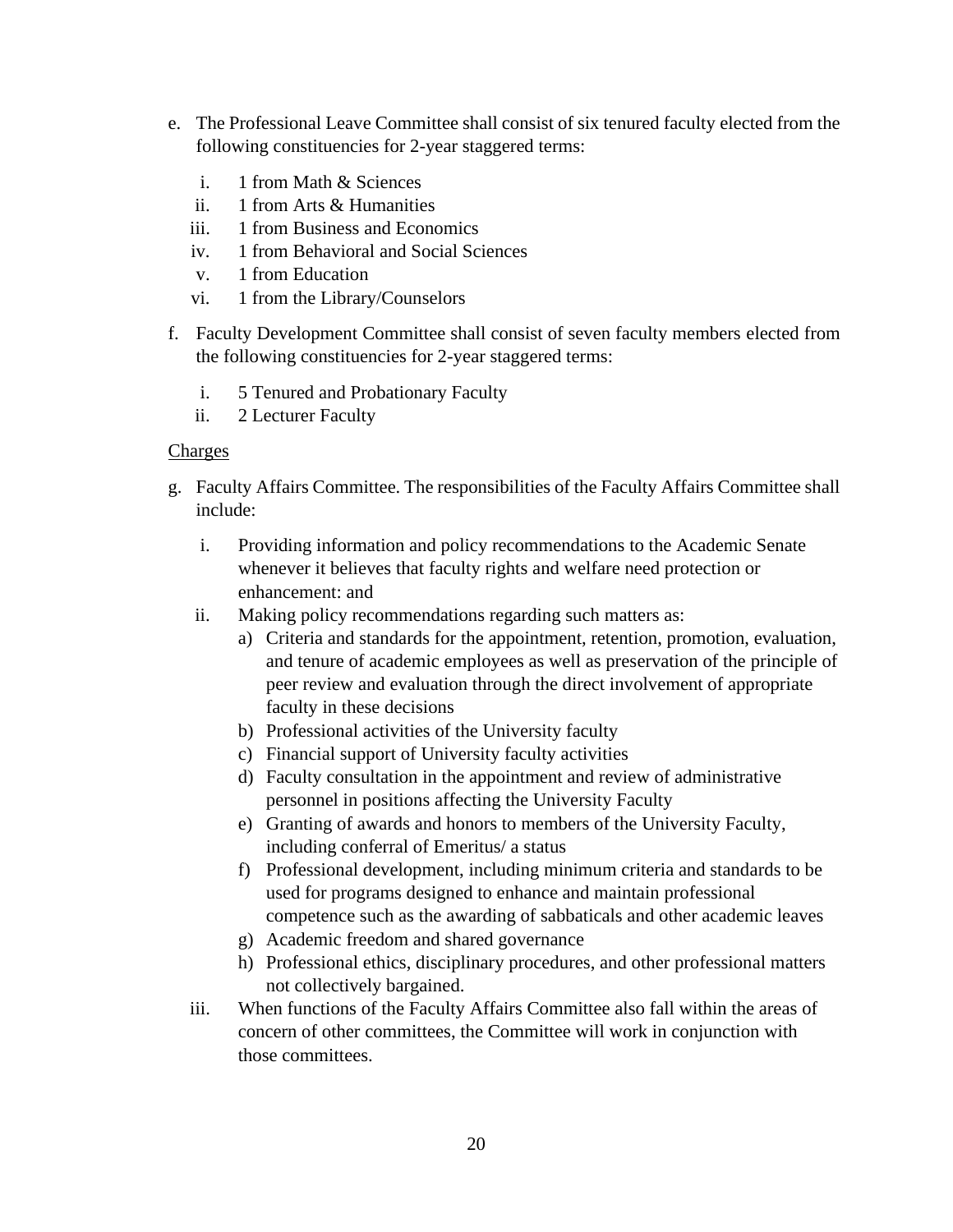- h. Committee for Centers and Institutes (CCI). The responsibilities of the Committee for Centers and Institutes shall include:
	- i. Creating the definitions and procedures for the establishment of Centers and Institutes at CI
	- ii. Accepting and reviewing proposals for the creation of Centers and Institutes
	- iii. Recommending proposals concerning Centers and Institutes to the Academic Senate for action
	- iv. Communicating with the Academic Senate on the progress of existing Centers and Institutes
	- v. Supporting all centers and institutes under development
	- vi. Assessing and recommending structural relations and responsibilities among centers and institutes
	- vii. Serving the Provost, Academic Senate, and Centers and Institutes, in an advisory capacity
	- viii. Reviewing annual reports of all existing centers and institutes, and
	- ix. Reviewing periodic reports of all existing centers and institutes and making recommendations regarding continuance or discontinuance to the Academic Senate.
	- x. When functions of the Committee for Centers and Institutes also fall within the areas of concern of other committees, the Committee will work in conjunction with those committees
- i. Research and Grants Committee. The responsibilities of the Research and Grants Committee shall include:
	- i. This committee shall provide input regarding faculty and university research, scholarship and creative activities at the institution and make general recommendations for preparing reports of research activity undertaken at the University.
	- ii. Establishing criteria and procedures for the application, review, evaluation, and rating of proposals to the Research Scholarship and Creative Activities (RSCA) faculty grant program and other internal faculty funding programs;
		- a. Criteria for evaluating proposals should be clearly specified prior to the annual announcement of the request for proposals. However, the committee shall have the ability to alter criteria from year to year
		- b. Working with the appropriate administrator to generate announcements regarding availability of awards and deadlines
		- c. Reviewing, discussing, and rating RSCA proposals and making award recommendations to the appropriate administrator
		- d. Providing a brief written rationale accounting for the ranking it gives to each proposal. If a proposal is deemed to lack merit and is consequently not funded, the applicant may request a written rationale.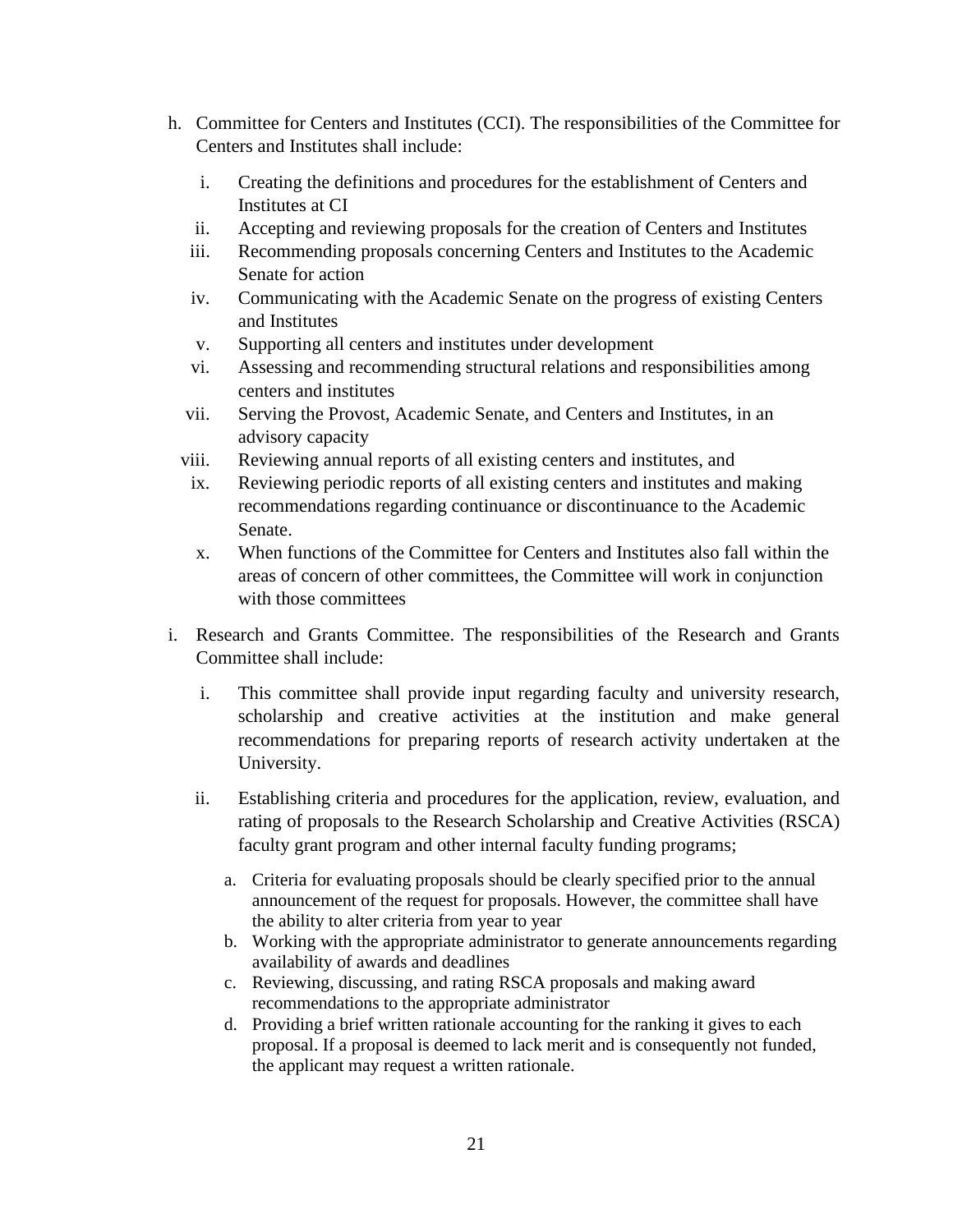- e. When functions of the RSCA review process also fall within the areas of concern of other committees, the Committee will work in conjunction with those committees
- iii. Recommending priorities to the appropriate Research and Sponsored Programs administrator;
- iv. Developing and reviewing policies;
- v. Working with the appropriate Research Sponsored Programs administrator to gather input on Research and Sponsored Programs service needs, and to develop a strategic plan;
- vi. Advising the appropriate Research and Sponsored Programs administrator on evaluation of Research and Sponsored Programs services and programs.
- j. The Professional Leave Committee. The responsibilities of the Professional Leave Committee shall include:
	- i. Reviewing sabbatical leave applications based on approved criteria and making recommendations as specified in the Senate Policies on Sabbatical and Difference-in-Pay leaves
	- ii. Making modifications as needed to sabbatical leave criteria and application forms in consultation with the provost
	- iii. Recommending applications to the Provost in the following order:
		- a) Meritorious applications to be granted in number as communicated by the Provost to the PLC
		- b) Meritorious applications to be granted if additional funding becomes available-only this category shall be ranked and
		- c) Non-meritorious applications
- k. Faculty Development. The responsibilities of the Faculty Development Committee shall include:
	- i. Recommending priorities for the Director of Faculty Development and for campus faculty development programs and services, defining "faculty development" for CSU Channel Islands;
	- ii. Reviewing budget proposals and expenditures for the Faculty Development Office, recommending best use of fiscal, human and physical resources;
	- iii. Guiding the planning of a Faculty Center, a facility devoted to professional development of the faculty;
	- iv. Working with the Director of Faculty Development to develop a mission statement and strategic plan for faculty development at CI;
	- v. Advising the Director of Faculty Development on evaluation of faculty development programs and services; and
	- vi. Recommending revisions to the position description of the Director of Faculty Development.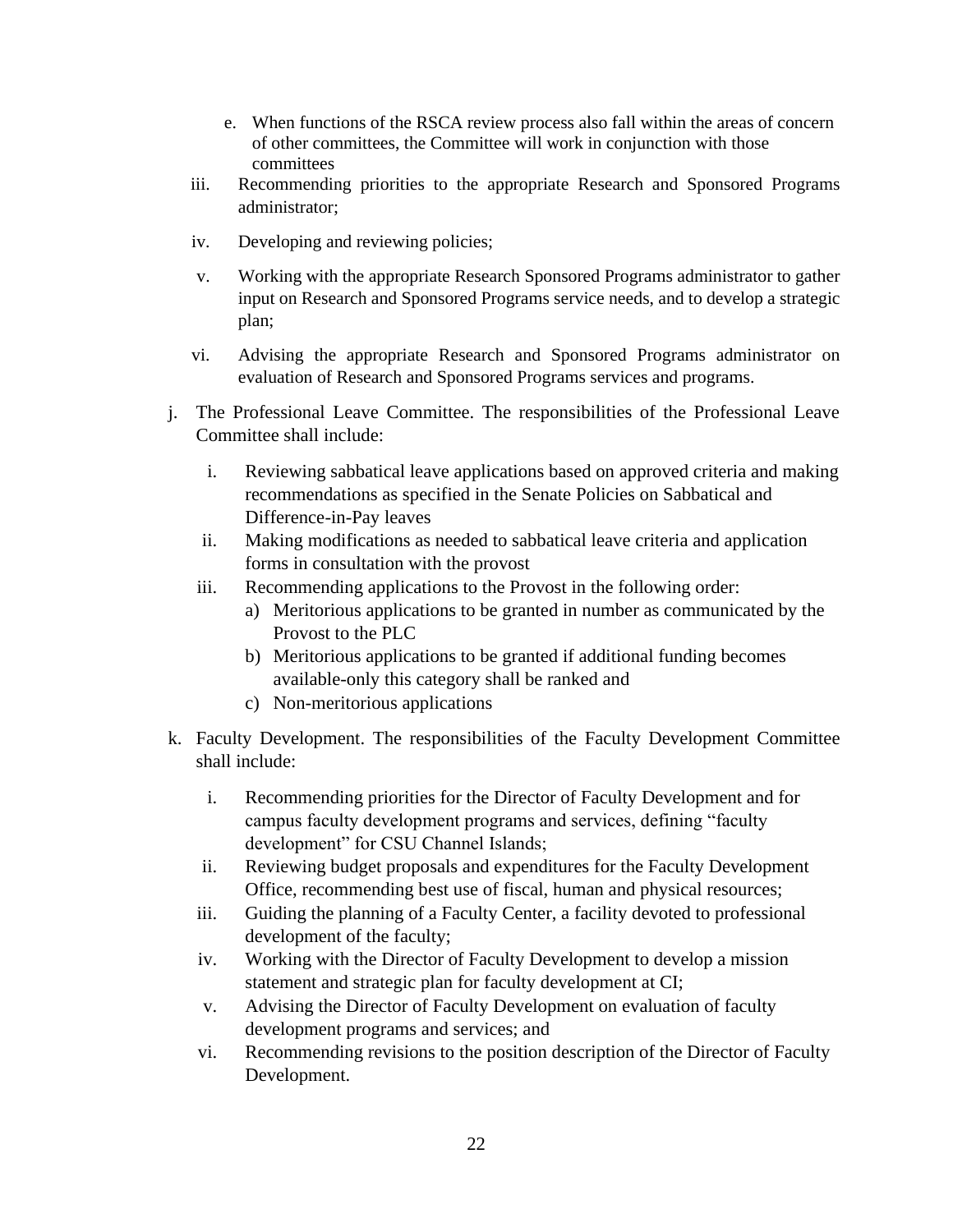#### **Meetings**

- l. The Faculty Affairs Committee shall meet a minimum of twice a month during the academic year or as needed to conduct the work of the committee
- m. The Committee for Centers and Institutes Committee shall meet a minimum of twice a semester during the academic year or as needed to conduct the work of the committee
- n. The Research and Grants Committee typically meets on the second Friday of each month during the academic year from 10:00 am - 12:00 p.m. or as needed to conduct the work of the committee
- o. The Professional Leaves Committees shall meet a minimum of twice a semester during the academic year or as needed to conduct the work of the committee

#### 5.7 Senate Budget Committee

- a. Chair: The Chair of the Senate Budget Committee shall be a senator, elected during the regular annual election within the Senate, for a two-year term. The Chair will serve on Senate Executive as the Second Officer.
- b. Membership: The Senate Budget Committee shall consist of seven voting members elected to three-year staggered terms from the following constituencies:
	- i. 1 from Math & Sciences
	- ii. 1 from Arts & Humanities
	- iii. 1 from Business and Economics
	- iv. 1 from Behavioral and Social Sciences
	- v. 1from Education
	- vi. 1 from the Library/Counselors, and
	- vii. 1 at-large faculty
	- viii. the immediate past-Chair as an ex officio, non-voting member
	- ix. the Senate Vice Chair as an ex-officio, non-voting member
	- x. and a budget analyst as an ex-officio, non-voting member
- c. Charge Senate Budget Committee. The Senate Budget Committee shall serve as the deliberative body of the faculty on budget and resource use for annual and long-range planning issues. The responsibilities of the Senate Budget Committee shall include:
	- i. Producing an analysis of the University-wide budget with a corresponding resolution for the Senate to vote on to express the faculty's position on the proposed budget, providing recommendations regarding areas that may warrant emphasis in the budget planning, policy, communication, and allocation process
	- ii. Participating in the budget planning process for Academic Affairs with the Vice President for Academic Affairs
	- iii. Advising the President of the University by providing input and recommendations throughout the planning, implementation, and subsequent review of the budget expenditures including advice on key campus priorities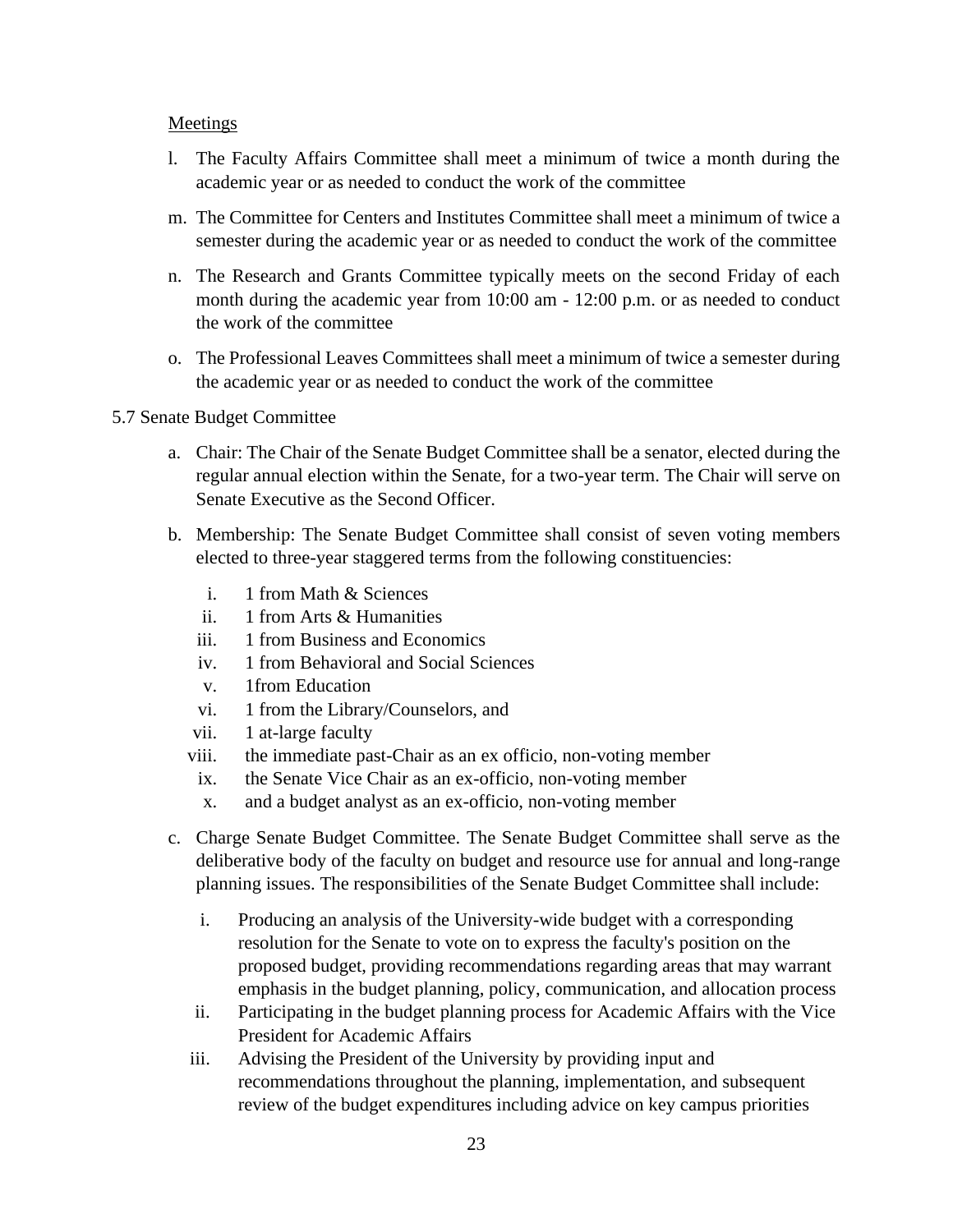- iv. Upon request of the Executive Committee of the Academic Senate or University Administration, the Senate Fiscal Policies Committee shall nominate members to serve on committees that require the particular expertise of its members
- d. Meetings: The Senate Budget Committee shall meet a minimum of twice a month during the academic year or as needed to conduct the work of the committee.

## 5.8 Committee on Equity and Anti-Racism

- a. Chair: The term of office of the Chair shall be two years. A faculty member may serve up to two consecutive terms as Committee Chair. After one cycle off, the faculty member shall become eligible for election as Chair. The Chair is responsible for establishing the agenda for each meeting. The chair will serve on Senate Executive Committee as the Third Officer.
- b. Membership: The Senate Committee on Equity and Anti-Racism shall consist of seven elected voting members with no two representatives may be from the same department/program for 3-year staggered terms:
	- i. five at-large tenure/tenure track faculty representatives and
	- ii. two lecturer faculty representatives
	- iii. The Senate Committee on Equity and Anti-Racism shall consist of the following ex-officio non-voting members:
		- a) the Executive Director of Equity and Inclusion, or designee
		- b) the AVP for Faculty Affairs, or designee
		- c) the Ombudsperson, or designee
		- d) a member of the Staff Council, chosen by the Staff Council
		- e) a Representative of the President's Advisory Council on Inclusive Excellence
		- f) the CFA Representative
		- g) the Chief Diversity Officer
		- h) and a Student representative.
- c. Charge: Senate Committee on Equity and Anti-Racism. The responsibilities of the Senate Committee on Equity and Anti-Racism shall include:
	- i. All work of the committee shall be through the lens of: equity, anti-racism, diversity and/or inclusion, as they are currently defined and as pertains to faculty.
	- ii. New policies, policy changes, and any campus wide shared definitions in the following areas shall be reviewed by this Committee: faculty hiring; MPP hiring; retention, tenure and promotion; compensation and workload; unit, department or program bylaws; and revisions, additions and evaluations to campus wide shared definitions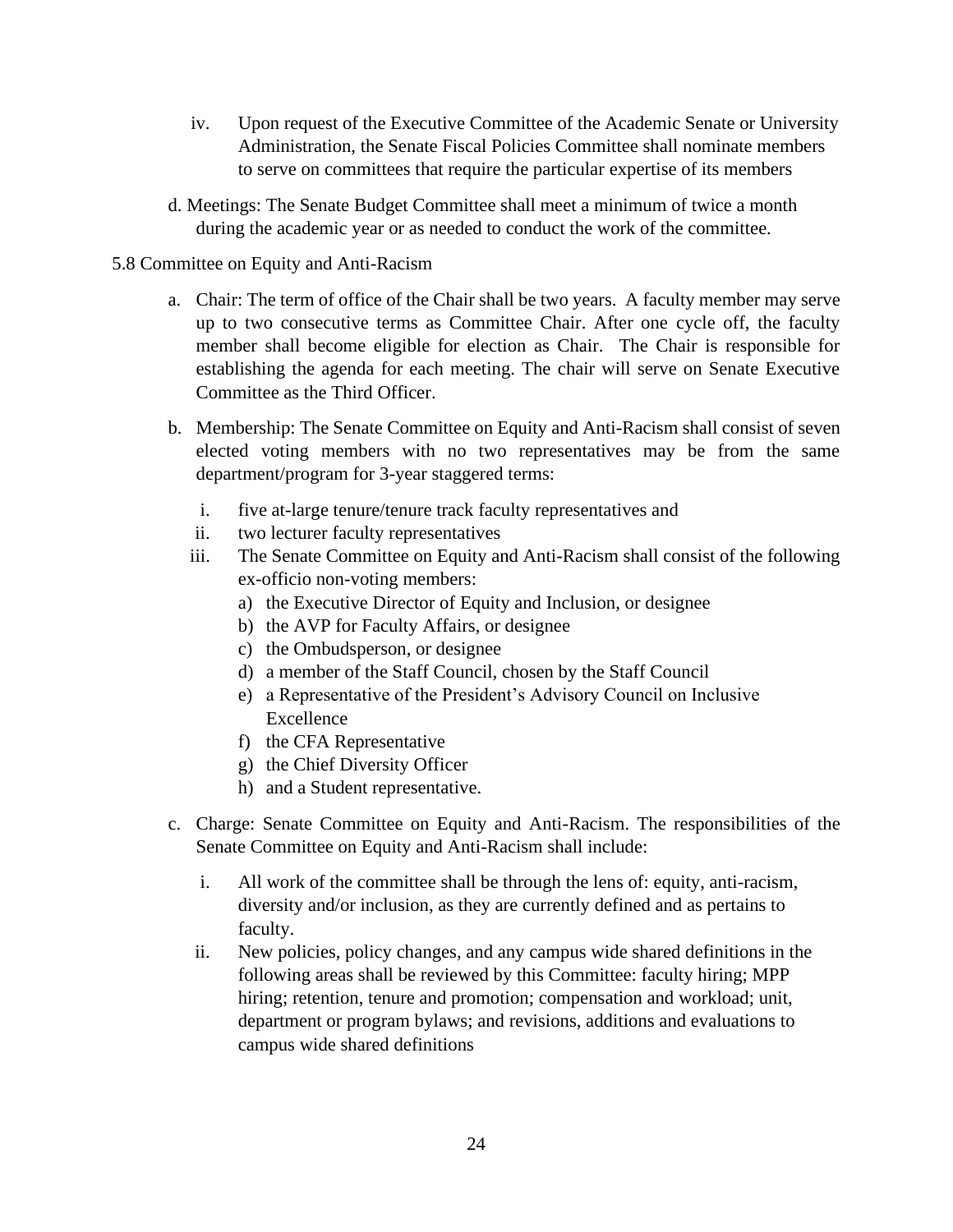- iii. Any other policy or other governing documents such as Program/Department bylaws, may be referred to this committee from the senate, or senate exec, or from any faculty member, for the purpose of review
- iv. Reviews and recommends the University's methods to improve recruitment, hiring and retention of diverse faculty and ensure equity in compensation and workload, accounting for cultural taxation. Advocate for similar conditions for all CSUCI employees.
- v. Advocates for access to programming to educate faculty (and other campus employees) about Diversity, Equity, Inclusion and Anti-Racism
- vi. Heightens faculty's awareness of the campus' diversity, equity and inclusion goals, policies, and procedures; and works with Colleges and Departments to achieve these goal
- vii. Prepares, with the assistance of Faculty Affairs, an annual report on diversity, equity, and inclusion to be presented to the Faculty Senate, with recommendations, in the spring semester. This report shall include:
	- a) Areas in which policy and procedure and funding need to be established to promote equity, anti-racism, diversity and/or inclusion
	- b) Short-term and long-term goals for campus diversity, equity and inclusion, and evaluates progress toward achieving those goals
- d. Meetings: The Senate Committee on Equity and Anti-Racism shall meet a minimum of twice a month during the academic year or as needed to conduct the work of the committee.

# **ARTICLE 6**

## **ADVISORY and AD HOC COMMITTEES MEMBERSHIP AND CHARGES**

- 6.1 Terms and Eligibility
	- a. Members of advisory committees shall be elected for staggered two-year terms to ensure that each committee has rotating membership (see section 5.1.d for voter and membership eligibility). Unless noted, Advisory Committee seats are open to faculty in all disciplines and indicated as such by the phrase "at-large". Every effort will be made to ensure representation from as many disciplines and constituencies as possible.

## 6.2 Center for Community Engagement Senate Advisory Committee (CCE)

- a. Chair: The Faculty Director serves as chair and is appointed through the Center bylaws process.
- b. Membership: The Center for Community Engagement Senate Advisory Committee (CCE) shall include three at-large faculty members. The faculty members will serve with the co-directors as a steering committee of the CCE's Advisory Board, with the Faculty Director serving as chair.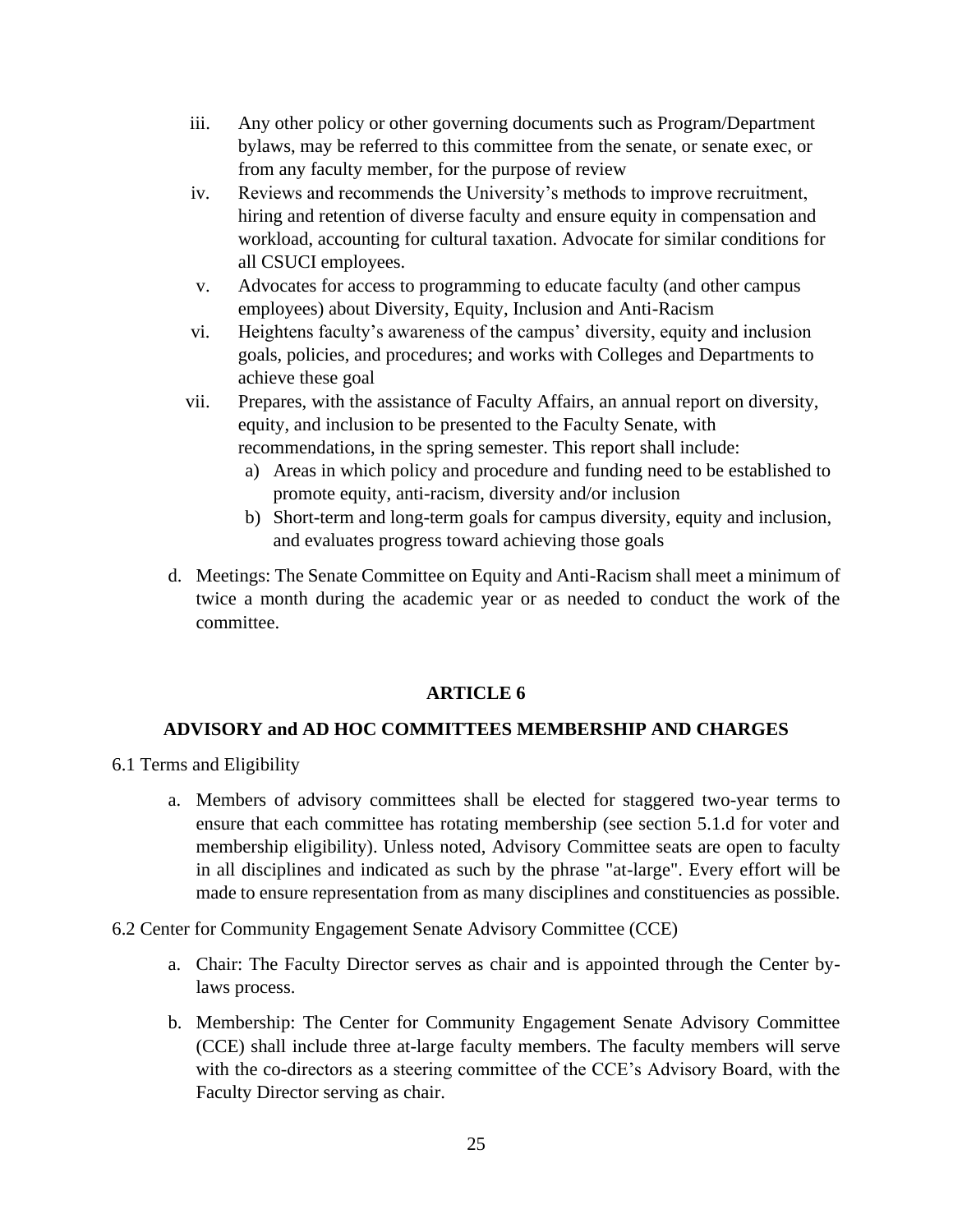- c. Charge: The responsibilities of the Center for Community Engagement Senate Advisory Committee shall include:
	- i. Acting with the Faculty Director as the Senate advisory body to the Center for Community Engagement to assure the development of this mission element in every appropriate area and assuring that the center's by-laws and practices are in line with all appropriate policies.
- d. Meetings: TBD

6.3 Center for Integrative Studies Senate Advisory Committee

- a. Chair: The Faculty Director serves as chair and is appointed through the Center bylaws process.
- b. Membership: The Center for Integrative Studies Senate Advisory Committee shall consist of three at-large faculty members. The faculty members will serve with the codirectors as a steering committee of the CIS's Advisory Board.
- c. Charge: The responsibilities of the Center for Integrative Studies Senate Advisory Committee shall include:
	- i. Acting with the Faculty Director as the Senate advisory body to the Center for Integrative Studies to assure the development of this mission element in every appropriate area and assuring that the center's by-laws and practices are in line with all appropriate policies.
- d. Meetings: TBD

6.4 Center for International Affairs Senate Advisory Committee

- a. Chair: The Faculty Director serves as chair and is appointed through the Center bylaws process.
- b. Membership: The Center for International Affairs Senate Advisory Committee shall consist of five faculty members. The faculty members will serve with the co-directors as a steering committee of the CIA's Advisory Board.
- c. Charge: The responsibilities of the Center for International Affairs Senate Advisory Committee shall include:
	- i. Acting with the Faculty Director as the Senate advisory body to the Center for International Affairs to assure the development of this mission element in every appropriate area and assuring that the center's by-laws and practices are in line with all appropriate policies
- d. Meetings: TBD

6.5 Center for Multicultural Engagement Senate Advisory Committee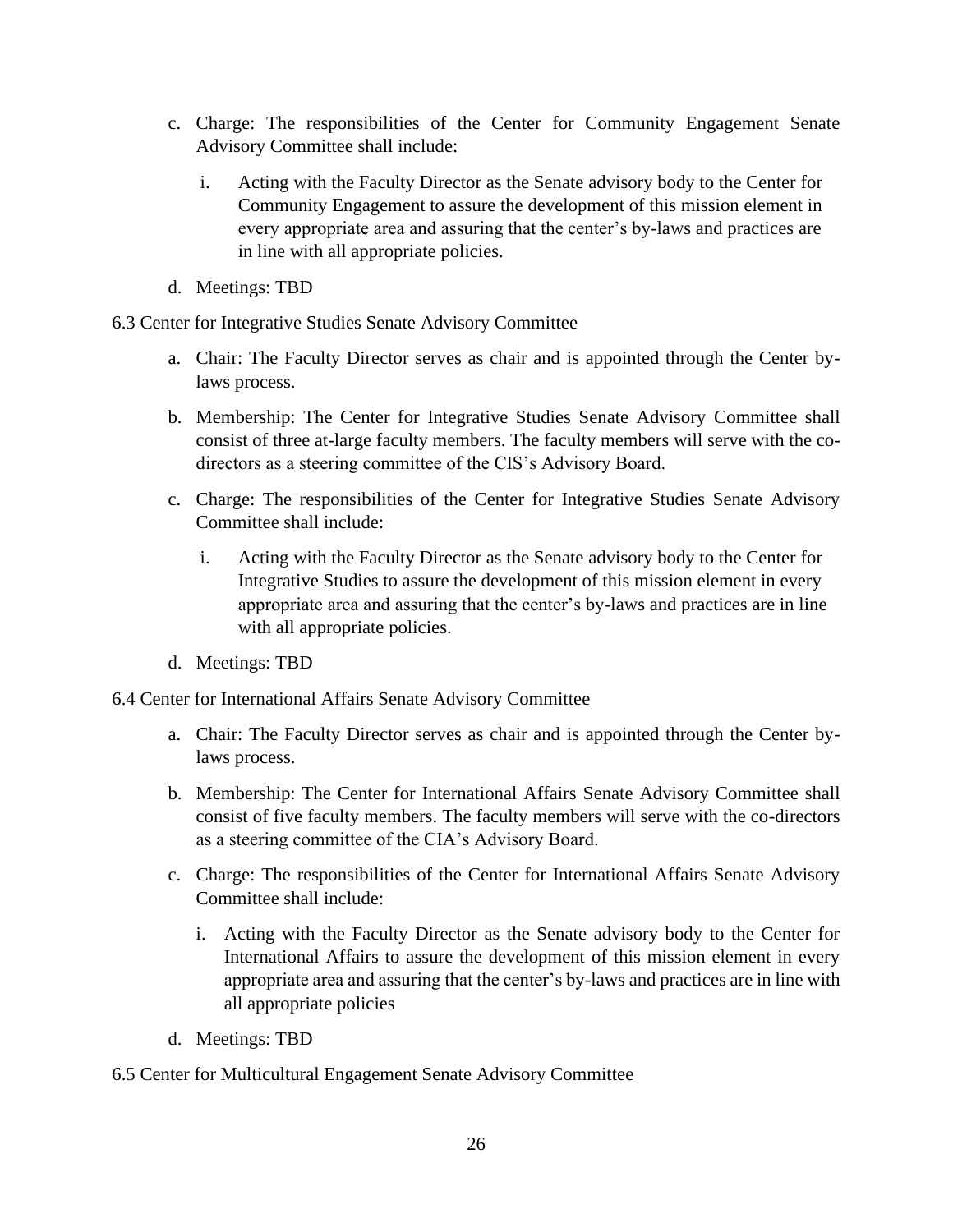- a. Chair: The Faculty Director serves as chair and is appointed through the Center bylaws process.
- b. Membership: The Center for Multicultural Engagement Senate Advisory Committee shall consist of three appointed at-large faculty members, who will serve two-year staggered terms. The faculty members will serve with the co-directors as a steering committee of the CME's Advisory Board.
- c. Charge: The responsibilities of the Center for Multicultural Engagement Senate Advisory Committee shall include:
	- i. Acting with the Faculty Director as the Senate advisory body to the Center for International Affairs to assure the development of this mission element in every appropriate area and assuring that the center's by-laws and practices are in line with all appropriate policies.
- d. Meetings: TBD

## 6.6 *Ad hoc* Committees

- a. The Academic Senate shall have the power to create *ad hoc* committees for specific assignments which cannot be handled adequately by the Academic Senate at-large, by one of the existing committees, or by an administrative officer.
- b. Each *ad hoc* Academic Senate committee shall include at least one representative from each affected constituency (tenure track and temporary faculty, students, staff or administrators).
- c. *Ad hoc* committees and all subcommittees shall cease to exist upon completion of their specific assignments or at the end of the academic year unless specifically authorized by the Senate to continue beyond that date.

6.7 University-wide Committees

a. Faculty representatives to University-wide Committees shall be appointed by the Appointments, Elections, and By-laws Committee. The Senate Executive Committee may at its discretion direct the Appointments, Elections, and By-laws Committee to hold an election. Faculty representatives on University-wide committees shall report to the Senate Executive Committee regarding the activities of their committees at least once each semester.

# **ARTICLE 7**

# PARLIAMENTARY AUTHORITY

### Parliamentary Procedure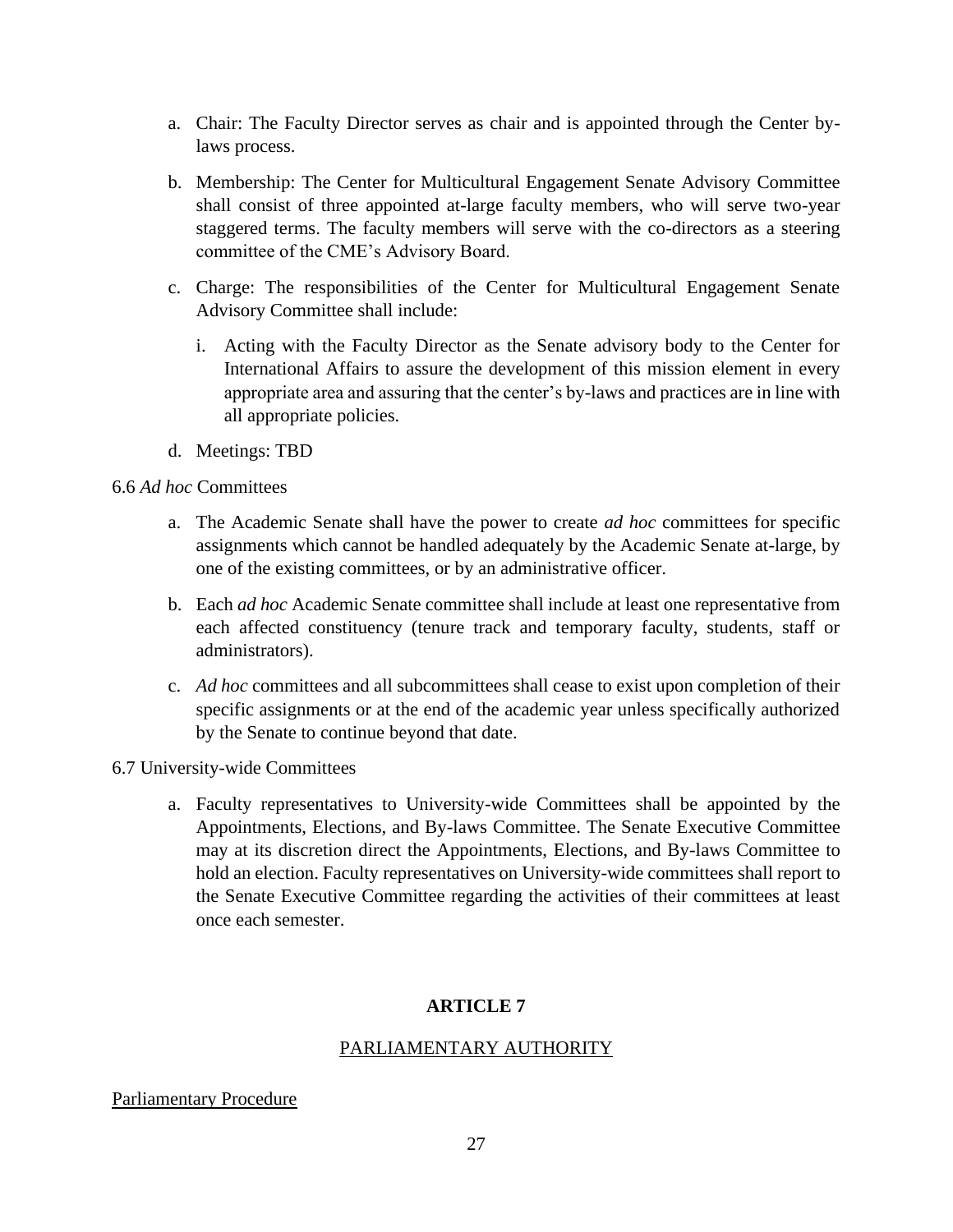- 7.1 Robert's Rules of Order Simplified and Applied (Second Edition, 2001) shall be the source for parliamentary procedure as interpreted by the Parliamentarian. In the event of any conflict between Robert's Rules of Order and the Constitution and By-laws of the CSU Channel Islands Academic Senate, the Constitution and By-laws take precedence. The final decision on questions of parliamentary procedure shall be made by the Chair of the Academic Senate.
- 7.2 Parliamentarian

The Parliamentarian of the Senate shall be appointed by the Chair with the approval of the Senate. The term shall be for one (1) year. The Parliamentarian is responsible for the interpretation of any questions of parliamentary procedure and advises the Chair. The parliamentarian is a member of the Appointments, Elections, and By-laws committee.

#### **ARTICLE 8**

### FACULTY SENATE OFFICE

#### Records

- 8.1 The Academic Senate Office Staff shall file all Senate documents in the Office of the Senate. Electronics copies of agendas, minutes, policies and resolutions shall be filed on the Academic Senate webpage.
- 8.2 Files, Senate Office
	- a. The Senate shall make documents available to members of the university community if they were distributed to the members of the Senate.
	- b. Requests for other materials should be directed to the source of the material.

#### **ARTICLE 9**

#### ELECTION OF STATEWIDE ACADEMIC SENATOR REPRESENTATIVES

- 9.1 Election of representatives from CI to The Academic Senate of The California State University.
	- a. Nominations
		- i. The Appointments, Elections, and By-laws Committee shall prepare a slate for the election.
		- ii. The Appointments, Elections, and By-laws Committee shall get the approval of each nominee to have his or her name placed in nomination.
	- b. Eligibility to Serve as Representative on the Academic Senate CSU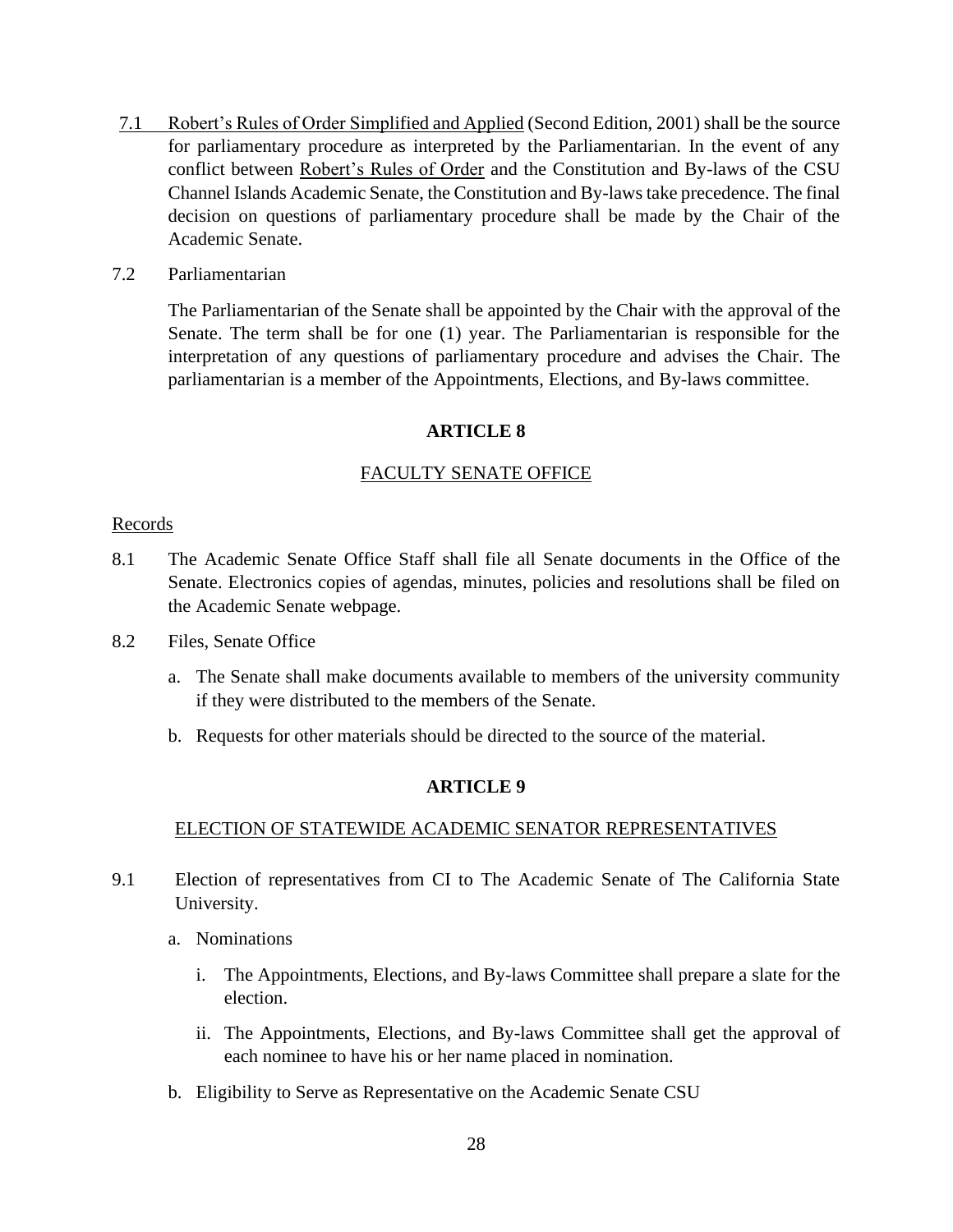- i. Only those members of the University who meet the eligibility requirements of the Academic Senate of CSU are eligible for election to the Academic Senate of the CSU.
- c. Election
	- i. The Appointments, Elections, and By-laws Committee shall prepare the ballot and conduct the election in order to meet the deadline set by the Academic Senate of CSU.
	- ii. The ballot materials may contain, in addition to the names of the candidates, a statement not to exceed fifty (50) words, prepared by the nominee (or sponsor) concerning the candidate's qualifications.
- d. Duties
	- i. To attend the meetings of the Academic Senate of the CSU
	- ii. To regularly attend and report to the Academic Senate of Channel Islands
	- iii. The senior Statewide Senator will attend the CI's Academic Senate Executive **Committee**

#### **ARTICLE 10**

### AMENDMENT OF BY-LAWS

- 10.1 These by-laws can be amended by a two-thirds majority vote of the Senate and then twothirds of the voting Faculty; the procedure for introduction of amendments is the same as for policies and resolutions as indicated in these by-laws.
- 10.2 No proposed policy or procedure shall take effect if the policy or procedure would alter the scope, powers or responsibilities contained herein or is in conflict with these by-laws. Such proposals and procedures shall require concomitant modification(s) to the by-laws.
- 10.3 Any proposed amendments to the bylaws can be brought to the floor of the senate with at least 10% faculty signatures verified by the Third Officer.

### **ARTICLE 11**

#### SAVINGS CLAUSE

- 11.1 These by-laws are subordinate to the Constitution of CSU Channel Islands and the Collective Bargaining Agreement (CBA).
- 11.2 If any element of these by-laws is held to be contrary to law by a court of competent jurisdiction, or governmental administrative agency having authority over the elements,